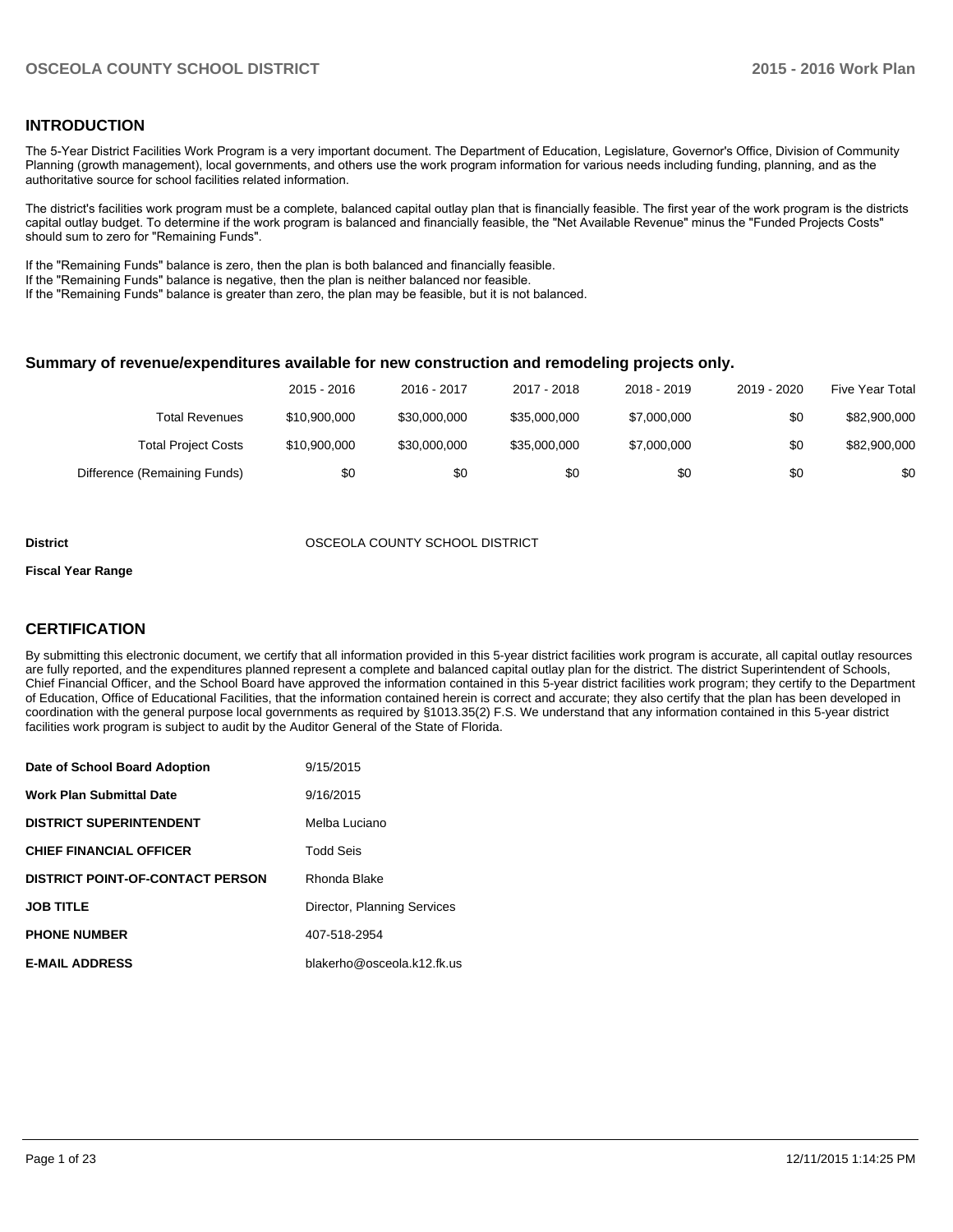# **Expenditures**

#### **Expenditure for Maintenance, Repair and Renovation from 1.50-Mills and PECO**

Annually, prior to the adoption of the district school budget, each school board must prepare a tentative district facilities work program that includes a schedule of major repair and renovation projects necessary to maintain the educational and ancillary facilities of the district.

|                                  | Item                                                                                                                                                                                                                                                                                                                                                                                                                                                                                                                                                                                                                                                                                                                                                                                                                                                                                                                                                                                                                                                                                                                                                                                                                                                                                                                                                                                                                                  | $2015 - 2016$<br><b>Actual Budget</b> | 2016 - 2017<br>Projected | 2017 - 2018<br>Projected | 2018 - 2019<br>Projected | 2019 - 2020<br>Projected | <b>Total</b> |  |  |  |  |
|----------------------------------|---------------------------------------------------------------------------------------------------------------------------------------------------------------------------------------------------------------------------------------------------------------------------------------------------------------------------------------------------------------------------------------------------------------------------------------------------------------------------------------------------------------------------------------------------------------------------------------------------------------------------------------------------------------------------------------------------------------------------------------------------------------------------------------------------------------------------------------------------------------------------------------------------------------------------------------------------------------------------------------------------------------------------------------------------------------------------------------------------------------------------------------------------------------------------------------------------------------------------------------------------------------------------------------------------------------------------------------------------------------------------------------------------------------------------------------|---------------------------------------|--------------------------|--------------------------|--------------------------|--------------------------|--------------|--|--|--|--|
| <b>HVAC</b>                      |                                                                                                                                                                                                                                                                                                                                                                                                                                                                                                                                                                                                                                                                                                                                                                                                                                                                                                                                                                                                                                                                                                                                                                                                                                                                                                                                                                                                                                       | \$0                                   | \$0                      | \$0                      | \$0                      | \$0                      | \$0          |  |  |  |  |
|                                  | Locations: No Locations for this expenditure.                                                                                                                                                                                                                                                                                                                                                                                                                                                                                                                                                                                                                                                                                                                                                                                                                                                                                                                                                                                                                                                                                                                                                                                                                                                                                                                                                                                         |                                       |                          |                          |                          |                          |              |  |  |  |  |
| Flooring                         |                                                                                                                                                                                                                                                                                                                                                                                                                                                                                                                                                                                                                                                                                                                                                                                                                                                                                                                                                                                                                                                                                                                                                                                                                                                                                                                                                                                                                                       | \$0                                   | \$0                      | \$0                      | \$0                      | \$0                      | \$0          |  |  |  |  |
|                                  | Locations: No Locations for this expenditure.                                                                                                                                                                                                                                                                                                                                                                                                                                                                                                                                                                                                                                                                                                                                                                                                                                                                                                                                                                                                                                                                                                                                                                                                                                                                                                                                                                                         |                                       |                          |                          |                          |                          |              |  |  |  |  |
| Roofing                          |                                                                                                                                                                                                                                                                                                                                                                                                                                                                                                                                                                                                                                                                                                                                                                                                                                                                                                                                                                                                                                                                                                                                                                                                                                                                                                                                                                                                                                       | \$0                                   | \$0                      | \$0                      | \$0                      | \$0                      | \$0          |  |  |  |  |
| Locations:                       | No Locations for this expenditure.                                                                                                                                                                                                                                                                                                                                                                                                                                                                                                                                                                                                                                                                                                                                                                                                                                                                                                                                                                                                                                                                                                                                                                                                                                                                                                                                                                                                    |                                       |                          |                          |                          |                          |              |  |  |  |  |
| Safety to Life                   |                                                                                                                                                                                                                                                                                                                                                                                                                                                                                                                                                                                                                                                                                                                                                                                                                                                                                                                                                                                                                                                                                                                                                                                                                                                                                                                                                                                                                                       | \$950,000                             | \$950,000                | \$950,000                | \$950,000                | \$950,000                | \$4,750,000  |  |  |  |  |
|                                  | ADULT LEARNING CENTER OSCEOLA NEW, BOGGY CREEK ELEMENTARY, CELEBRATION SCHOOL, CELEBRATION SENIOR HIGH,<br>CENTRAL ADMINISTRATIVE COMPLEX, CENTRAL AVENUE ELEMENTARY, CHESTNUT ELEMENTARY, CYPRESS ELEMENTARY,<br>DEERWOOD ELEMENTARY, DENN JOHN MIDDLE, DISCOVERY INTERMEDIATE, EAST LAKE ELEMENTARY, ENVIRONMENTAL<br>CENTER, FLORA RIDGE ELEMENTARY, GATEWAY SENIOR HIGH, HARMONY COMMUNITY SCHOOL, HARMONY SENIOR HIGH,<br>HICKORY TREE ELEMENTARY, HIGHLANDS ELEMENTARY, HORIZON MIDDLE, KISSIMMEE ELEMENTARY, KISSIMMEE<br>MAINTENANCE, KISSIMMEE MIDDLE, KISSIMMEE TRANSPORTATION CENTER, KOA ELEMENTARY, LAKEVIEW ELEMENTARY,<br>LIBERTY HIGH SCHOOL, MICHIGAN AVENUE ELEMENTARY, MILL CREEK ELEMENTARY, NARCOOSSEE ELEMENTARY,<br>NARCOOSSEE MIDDLE SCHOOL, Neptune Elementary, NEPTUNE MIDDLE, New Beginnings Educational Complex NEW, NEW<br>BEGINNINGS ROAD ADMIN ANNEX, OSCEOLA SENIOR HIGH, PARKWAY MIDDLE, PARTIN SETTLEMENT ELEMENTARY, PLEASANT<br>HILL ELEMENTARY, POINCIANA ELEMENTARY, POINCIANA SENIOR HIGH, REEDY CREEK ELEMENTARY, ROSS E JEFFRIES<br>ELEMENTARY, SAINT CLOUD ELEMENTARY, SAINT CLOUD MIDDLE, Special Programs, ST CLOUD SENIOR HIGH, ST CLOUD<br>TRANSPORTATION DEPARTMENT, SUNRISE ELEMENTARY, TECHNICAL EDUCATION CENTER, THACKER AVENUE ELEMENTARY,<br>THE OSCEOLA COUNTY SCHOOL FOR THE ARTS, VENTURA ELEMENTARY, WESTSIDE K-8 SCHOOL -Middle School "CC", ZENITH<br><b>CAREER CENTER</b> |                                       |                          |                          |                          |                          |              |  |  |  |  |
| Fencing                          |                                                                                                                                                                                                                                                                                                                                                                                                                                                                                                                                                                                                                                                                                                                                                                                                                                                                                                                                                                                                                                                                                                                                                                                                                                                                                                                                                                                                                                       | \$0                                   | \$0                      | \$0                      | \$0                      | \$0                      | \$0          |  |  |  |  |
|                                  | Locations: No Locations for this expenditure.                                                                                                                                                                                                                                                                                                                                                                                                                                                                                                                                                                                                                                                                                                                                                                                                                                                                                                                                                                                                                                                                                                                                                                                                                                                                                                                                                                                         |                                       |                          |                          |                          |                          |              |  |  |  |  |
| Parking                          |                                                                                                                                                                                                                                                                                                                                                                                                                                                                                                                                                                                                                                                                                                                                                                                                                                                                                                                                                                                                                                                                                                                                                                                                                                                                                                                                                                                                                                       | \$0                                   | \$0                      | \$0                      | \$0                      | \$0                      | \$0          |  |  |  |  |
|                                  | Locations: No Locations for this expenditure.                                                                                                                                                                                                                                                                                                                                                                                                                                                                                                                                                                                                                                                                                                                                                                                                                                                                                                                                                                                                                                                                                                                                                                                                                                                                                                                                                                                         |                                       |                          |                          |                          |                          |              |  |  |  |  |
| Electrical                       |                                                                                                                                                                                                                                                                                                                                                                                                                                                                                                                                                                                                                                                                                                                                                                                                                                                                                                                                                                                                                                                                                                                                                                                                                                                                                                                                                                                                                                       | \$0                                   | \$0                      | \$0                      | \$0                      | \$0                      | \$0          |  |  |  |  |
|                                  | Locations: No Locations for this expenditure.                                                                                                                                                                                                                                                                                                                                                                                                                                                                                                                                                                                                                                                                                                                                                                                                                                                                                                                                                                                                                                                                                                                                                                                                                                                                                                                                                                                         |                                       |                          |                          |                          |                          |              |  |  |  |  |
| Fire Alarm                       |                                                                                                                                                                                                                                                                                                                                                                                                                                                                                                                                                                                                                                                                                                                                                                                                                                                                                                                                                                                                                                                                                                                                                                                                                                                                                                                                                                                                                                       | \$0                                   | \$0                      | \$0                      | \$0                      | \$0                      | \$0          |  |  |  |  |
|                                  | Locations: No Locations for this expenditure.                                                                                                                                                                                                                                                                                                                                                                                                                                                                                                                                                                                                                                                                                                                                                                                                                                                                                                                                                                                                                                                                                                                                                                                                                                                                                                                                                                                         |                                       |                          |                          |                          |                          |              |  |  |  |  |
| Telephone/Intercom System        |                                                                                                                                                                                                                                                                                                                                                                                                                                                                                                                                                                                                                                                                                                                                                                                                                                                                                                                                                                                                                                                                                                                                                                                                                                                                                                                                                                                                                                       | \$0                                   | \$0                      | \$0                      | \$0                      | \$0                      | \$0          |  |  |  |  |
|                                  | Locations: No Locations for this expenditure.                                                                                                                                                                                                                                                                                                                                                                                                                                                                                                                                                                                                                                                                                                                                                                                                                                                                                                                                                                                                                                                                                                                                                                                                                                                                                                                                                                                         |                                       |                          |                          |                          |                          |              |  |  |  |  |
| <b>Closed Circuit Television</b> |                                                                                                                                                                                                                                                                                                                                                                                                                                                                                                                                                                                                                                                                                                                                                                                                                                                                                                                                                                                                                                                                                                                                                                                                                                                                                                                                                                                                                                       | \$0                                   | \$0                      | \$0                      | \$0                      | \$0                      | \$0          |  |  |  |  |
|                                  | Locations: No Locations for this expenditure.                                                                                                                                                                                                                                                                                                                                                                                                                                                                                                                                                                                                                                                                                                                                                                                                                                                                                                                                                                                                                                                                                                                                                                                                                                                                                                                                                                                         |                                       |                          |                          |                          |                          |              |  |  |  |  |
| Paint                            |                                                                                                                                                                                                                                                                                                                                                                                                                                                                                                                                                                                                                                                                                                                                                                                                                                                                                                                                                                                                                                                                                                                                                                                                                                                                                                                                                                                                                                       | \$0                                   | \$0                      | \$0                      | \$0                      | \$0                      | \$0          |  |  |  |  |
|                                  | Locations: No Locations for this expenditure.                                                                                                                                                                                                                                                                                                                                                                                                                                                                                                                                                                                                                                                                                                                                                                                                                                                                                                                                                                                                                                                                                                                                                                                                                                                                                                                                                                                         |                                       |                          |                          |                          |                          |              |  |  |  |  |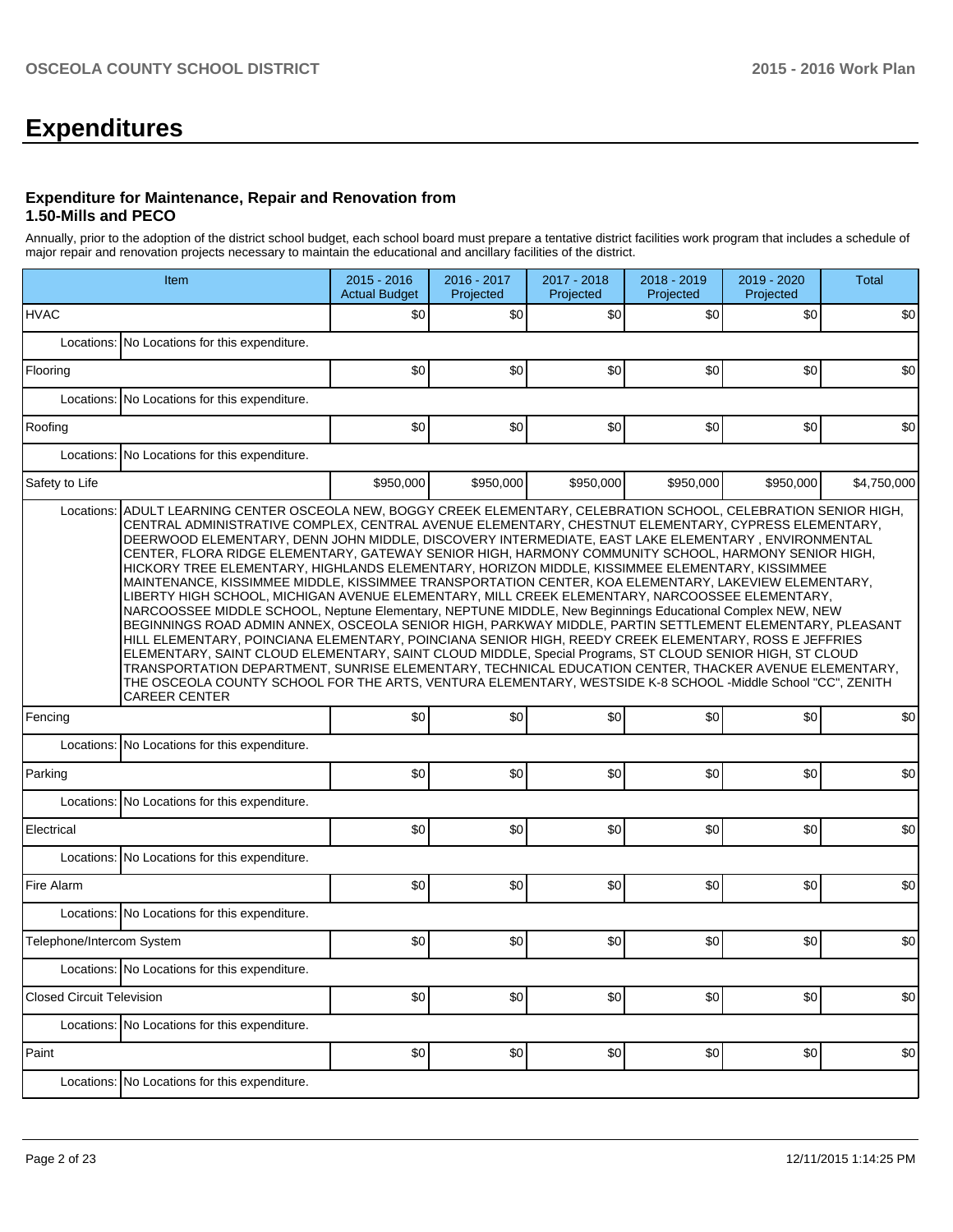| Maintenance/Repair |                                               | \$0       | \$0I      | \$0       | \$0       | \$0       | \$0         |
|--------------------|-----------------------------------------------|-----------|-----------|-----------|-----------|-----------|-------------|
|                    | Locations: No Locations for this expenditure. |           |           |           |           |           |             |
|                    | Sub Total:                                    | \$950,000 | \$950,000 | \$950,000 | \$950,000 | \$950,000 | \$4,750,000 |

| PECO Maintenance Expenditures | \$655,269 | \$0         | \$0         | \$0         | \$0 <sub>1</sub> | \$655.269   |
|-------------------------------|-----------|-------------|-------------|-------------|------------------|-------------|
| 1.50 Mill Sub Total: I        | \$364,731 | \$1,020,000 | \$1.020.000 | \$1,020,000 | \$1,020,000      | \$4,444,731 |

|                            | Other Items                                                                                                                                                             | $2015 - 2016$<br><b>Actual Budget</b> | $2016 - 2017$<br>Projected | $2017 - 2018$<br>Projected | $2018 - 2019$<br>Projected | $2019 - 2020$<br>Projected | Total       |  |  |  |
|----------------------------|-------------------------------------------------------------------------------------------------------------------------------------------------------------------------|---------------------------------------|----------------------------|----------------------------|----------------------------|----------------------------|-------------|--|--|--|
| <b>Athletic facilities</b> |                                                                                                                                                                         | \$70,000                              | \$70,000                   | \$70,000                   | \$70,000                   | \$70,000                   | \$350,000   |  |  |  |
|                            | Locations   CELEBRATION SENIOR HIGH, GATEWAY SENIOR HIGH, HARMONY SENIOR HIGH, LIBERTY HIGH SCHOOL, OSCEOLA SENIOR<br>HIGH, POINCIANA SENIOR HIGH, ST CLOUD SENIOR HIGH |                                       |                            |                            |                            |                            |             |  |  |  |
|                            | Total:                                                                                                                                                                  | \$1.020.000                           | \$1,020,000                | \$1,020,000                | \$1,020,000                | \$1,020,000                | \$5,100,000 |  |  |  |

# **Local 1.50 Mill Expenditure For Maintenance, Repair and Renovation**

Anticipated expenditures expected from local funding sources over the years covered by the current work plan.

| Item                                                         | 2015 - 2016<br><b>Actual Budget</b> | 2016 - 2017<br>Projected | 2017 - 2018<br>Projected | 2018 - 2019<br>Projected | 2019 - 2020<br>Projected | <b>Total</b> |
|--------------------------------------------------------------|-------------------------------------|--------------------------|--------------------------|--------------------------|--------------------------|--------------|
| Remaining Maint and Repair from 1.5 Mills                    | \$364,731                           | \$1,020,000              | \$1,020,000              | \$1,020,000              | \$1,020,000              | \$4,444,731  |
| Maintenance/Repair Salaries                                  | \$7,543,338                         | \$7,543,338              | \$7,543,338              | \$7,543,338              | \$7,543,338              | \$37,716,690 |
| <b>School Bus Purchases</b>                                  | \$1,646,515                         | \$2,048,822              | \$2,107,736              | \$2,172,327              | \$2,239,662              | \$10,215,062 |
| <b>Other Vehicle Purchases</b>                               | \$0                                 | \$0                      | \$0                      | \$0                      | \$0                      | \$0          |
| Capital Outlay Equipment                                     | \$0                                 | \$0                      | \$0                      | \$0                      | \$0                      | \$0          |
| Rent/Lease Payments                                          | \$0                                 | \$0                      | \$0                      | \$0                      | \$0                      | \$0          |
| <b>COP Debt Service</b>                                      | \$13,158,069                        | \$13,169,270             | \$13,159,002             | \$13,163,650             | \$13,230,315             | \$65,880,306 |
| Rent/Lease Relocatables                                      | \$1,400,000                         | \$1,600,000              | \$1,600,000              | \$1,600,000              | \$1,600,000              | \$7,800,000  |
| <b>Environmental Problems</b>                                | \$0                                 | \$0                      | \$0                      | \$0                      | \$0                      | \$0          |
| s.1011.14 Debt Service                                       | \$0                                 | \$0                      | \$0                      | \$0                      | \$0                      | \$0          |
| <b>Special Facilities Construction Account</b>               | \$0                                 | \$0                      | \$0                      | \$0                      | \$0                      | \$0          |
| Premiums for Property Casualty Insurance - 1011.71<br>(4a,b) | \$2,345,000                         | \$2,345,000              | \$2,345,000              | \$2,345,000              | \$2,345,000              | \$11,725,000 |
| Qualified School Construction Bonds (QSCB)                   | \$3,571,866                         | \$3,563,816              | \$3,563,816              | \$3,563,816              | \$3,563,816              | \$17,827,130 |
| Qualified Zone Academy Bonds (QZAB)                          | \$0                                 | \$0                      | \$0                      | \$0                      | \$0                      | \$0          |
| <b>Classrooms 1st Debt Service</b>                           | \$3,708,892                         | \$3,708,892              | \$0                      | \$0                      | \$0                      | \$7,417,784  |
| <b>Charter Capital</b>                                       | \$2,384,896                         | \$2,384,896              | \$2,384,896              | \$2,384,896              | \$2,384,896              | \$11,924,480 |
| Program Admin                                                | \$2,036,906                         | \$2,036,906              | \$2,036,906              | \$2,036,906              | \$2,036,906              | \$10,184,530 |
| Portable set-up/teardown                                     | \$1,074,628                         | \$1,000,000              | \$1,000,000              | \$1,000,000              | \$1,000,000              | \$5,074,628  |
| <b>Cyclical Capital Renewal</b>                              | \$4,000,000                         | \$4,000,000              | \$4,000,000              | \$4,000,000              | \$4,000,000              | \$20,000,000 |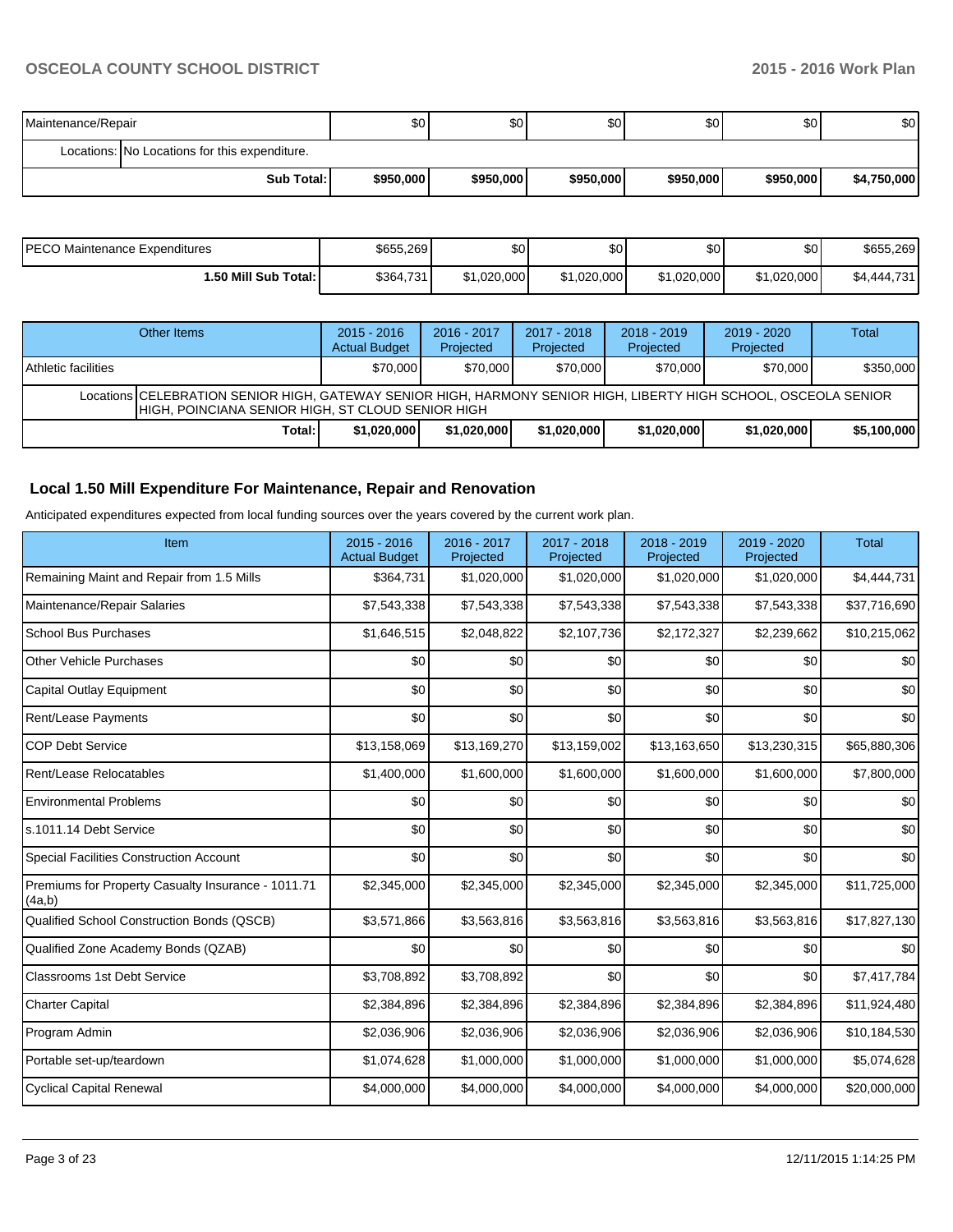| School computers                                             | \$1,000,000  | \$1,000,000      | \$1,000,000  | \$1,000,000  | \$1,000,000      | \$5,000,000   |
|--------------------------------------------------------------|--------------|------------------|--------------|--------------|------------------|---------------|
| Technology Infrastructure                                    | \$1,350,000  | \$1,350,000      | \$1,350,000  | \$1,350,000  | \$1,350,000      | \$6,750,000   |
| <b>EFBD Debt Service</b>                                     | \$440.728    | \$923,574        | \$925,276    | \$926,090    | \$930,540        | \$4,146,208   |
| Transportation/Maintenance Communication Upgrade             | \$1,371,000  | \$0 <sub>0</sub> | \$0          | \$0          | \$0              | \$1,371,000   |
| Land                                                         | \$0          | \$0              | \$3,000,000  | \$12,000,000 | \$0 <sub>1</sub> | \$15,000,000  |
| Horizon Middle School Ancillary Transportation<br>Renovation | \$0          | \$500,000        | \$0          | \$0          | \$0              | \$500,000     |
| Local Expenditure Totals:                                    | \$47,396,569 | \$48,194,514     | \$47,035,970 | \$56,106,023 | \$44,244,473     | \$242,977,549 |

# **Revenue**

## **1.50 Mill Revenue Source**

Schedule of Estimated Capital Outlay Revenue from each currently approved source which is estimated to be available for expenditures on the projects included in the tentative district facilities work program. All amounts are NET after considering carryover balances, interest earned, new COP's, 1011.14 and 1011.15 loans, etc. Districts cannot use 1.5-Mill funds for salaries except for those explicitly associated with maintenance/repair projects. (1011.71 (5), F.S.)

| Item                                                                              | Fund | $2015 - 2016$<br><b>Actual Value</b> | $2016 - 2017$<br>Projected | $2017 - 2018$<br>Projected | $2018 - 2019$<br>Projected | $2019 - 2020$<br>Projected | Total             |
|-----------------------------------------------------------------------------------|------|--------------------------------------|----------------------------|----------------------------|----------------------------|----------------------------|-------------------|
| (1) Non-exempt property<br>assessed valuation                                     |      | \$21,129,933,005                     | \$21,975,130,325           | \$22,854,135,538           | \$23,768,300,960           | \$24,719,032,998           | \$114,446,532,826 |
| (2) The Millege projected for<br>discretionary capital outlay per<br>ls.1011.71   |      | 1.50                                 | 1.50 <b>I</b>              | 1.50                       | 1.50                       | 1.50                       |                   |
| (3) Full value of the 1.50-Mill<br>discretionary capital outlay per<br>ls.1011.71 |      | \$35,498,287                         | \$36,918,219               | \$38,394,948               | \$39,930,746               | \$41,527,975               | \$192,270,175     |
| (4) Value of the portion of the 1.50<br>-Mill ACTUALLY levied                     | 370  | \$30,427,104                         | \$31,644,188               | \$32,909,955               | \$34,226,353               | \$35,595,408               | \$164,803,008     |
| $(5)$ Difference of lines (3) and (4)                                             |      | \$5,071,183                          | \$5,274,031                | \$5,484,993                | \$5,704,393                | \$5,932,567                | \$27,467,167      |

## **PECO Revenue Source**

The figure in the row designated "PECO Maintenance" will be subtracted from funds available for new construction because PECO maintenance dollars cannot be used for new construction.

| Item                                 | Fund | $2015 - 2016$<br><b>Actual Budget</b> | 2016 - 2017<br>Projected | $2017 - 2018$<br>Projected | $2018 - 2019$<br>Projected | $2019 - 2020$<br>Projected | Total     |
|--------------------------------------|------|---------------------------------------|--------------------------|----------------------------|----------------------------|----------------------------|-----------|
| <b>PECO New Construction</b>         | 340  | \$0                                   | \$0                      | \$0                        | \$0 I                      | \$0                        | \$0       |
| <b>PECO Maintenance Expenditures</b> |      | \$655,269                             | \$0                      | \$0                        | \$0 <sub>1</sub>           | \$0                        | \$655,269 |
|                                      |      | \$655,269                             | \$0                      | \$0                        | \$0                        | \$0                        | \$655,269 |

## **CO & DS Revenue Source**

Revenue from Capital Outlay and Debt Service funds.

| Item                                               | Fund | $2015 - 2016$<br><b>Actual Budget</b> | 2016 - 2017<br>Projected | $2017 - 2018$<br>Projected | $2018 - 2019$<br>Projected | $2019 - 2020$<br>Projected | Total       |
|----------------------------------------------------|------|---------------------------------------|--------------------------|----------------------------|----------------------------|----------------------------|-------------|
| ICO & DS Cash Flow-through<br><b>I</b> Distributed | 360  | \$695.557                             | \$695.557                | \$695,557                  | \$695.557                  | \$695,557                  | \$3.477.785 |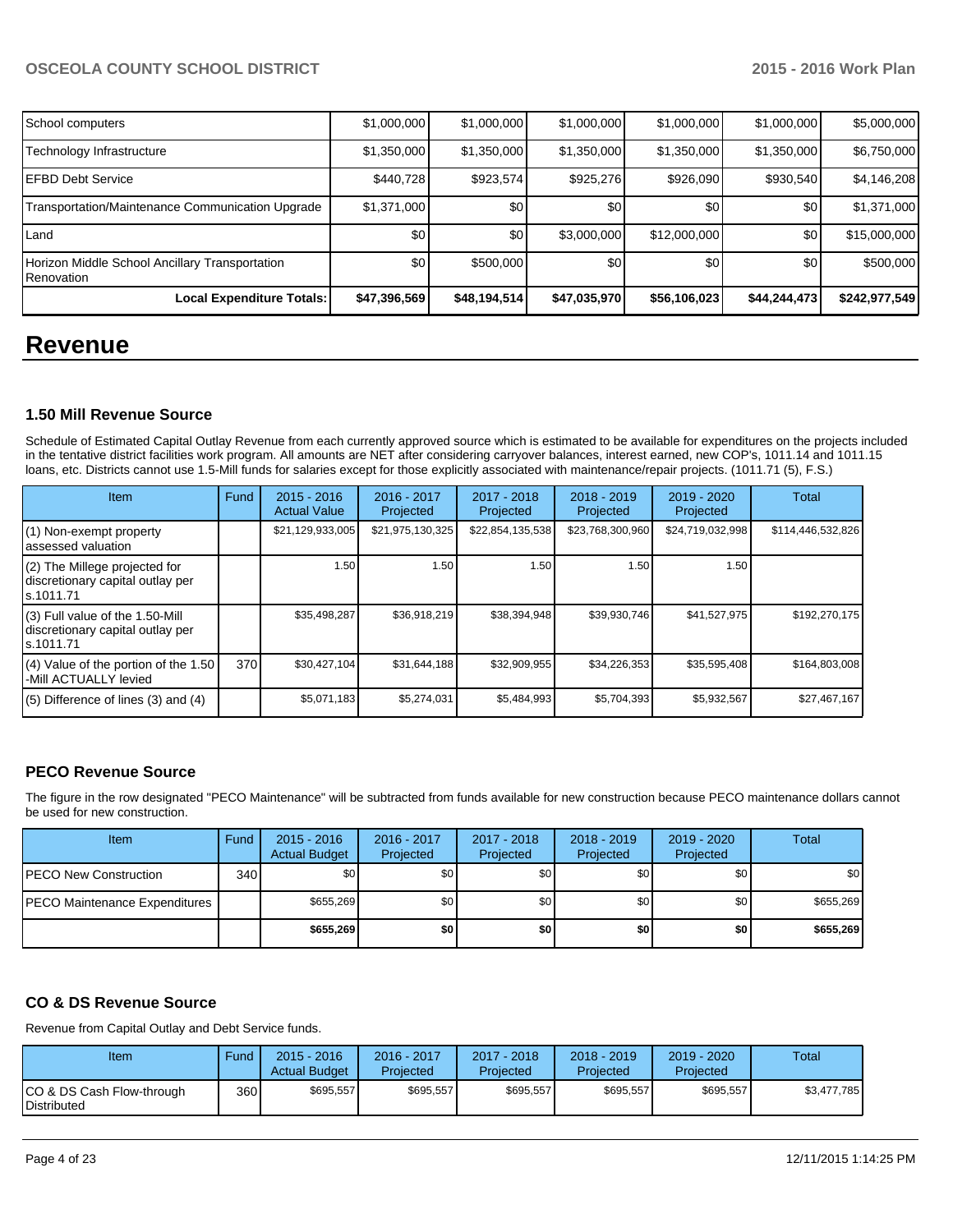No

| ICO & DS Interest on<br>Undistributed CO | 360 | \$16,003  | \$16,003  | \$16,003  | \$16,003  | \$16,003  | \$80,015    |
|------------------------------------------|-----|-----------|-----------|-----------|-----------|-----------|-------------|
|                                          |     | \$711,560 | \$711,560 | \$711,560 | \$711,560 | \$711.560 | \$3,557,800 |

#### **Fair Share Revenue Source**

All legally binding commitments for proportionate fair-share mitigation for impacts on public school facilities must be included in the 5-year district work program.

Nothing reported for this section.

#### **Sales Surtax Referendum**

Specific information about any referendum for a 1-cent or ½-cent surtax referendum during the previous year.

**Did the school district hold a surtax referendum during the past fiscal year 2014 - 2015?**

### **Additional Revenue Source**

Any additional revenue sources

| Item                                                                                                   | $2015 - 2016$<br><b>Actual Value</b> | 2016 - 2017<br>Projected | 2017 - 2018<br>Projected | $2018 - 2019$<br>Projected | $2019 - 2020$<br>Projected | <b>Total</b> |
|--------------------------------------------------------------------------------------------------------|--------------------------------------|--------------------------|--------------------------|----------------------------|----------------------------|--------------|
| Proceeds from a s.1011.14/15 F.S. Loans                                                                | \$0                                  | \$0                      | \$0                      | \$0                        | \$0                        | \$0          |
| District Bonds - Voted local bond<br>referendum proceeds per s.9, Art VII<br><b>State Constitution</b> | \$0                                  | \$0                      | \$0                      | \$0                        | \$0                        | \$0          |
| Proceeds from Special Act Bonds                                                                        | \$0                                  | \$0                      | \$0                      | \$0                        | \$0                        | \$0          |
| Estimated Revenue from CO & DS Bond<br>Sale                                                            | \$0                                  | \$0                      | \$0                      | \$0                        | \$0                        | \$0          |
| Proceeds from Voted Capital<br>Improvements millage                                                    | \$0                                  | \$0                      | \$0                      | \$0                        | \$0                        | \$0          |
| Other Revenue for Other Capital Projects                                                               | \$0                                  | \$0                      | \$0                      | \$0                        | \$0                        | \$0          |
| Proceeds from 1/2 cent sales surtax<br>authorized by school board                                      | \$0                                  | \$0                      | \$0                      | \$0                        | \$0                        | \$0          |
| Proceeds from local governmental<br>infrastructure sales surtax                                        | \$4,815,122                          | \$5,303,687              | \$5,796,045              | \$6,305,835                | \$6,836,471                | \$29,057,160 |
| Proceeds from Certificates of<br>Participation (COP's) Sale                                            | \$0                                  | \$0                      | \$0                      | \$0                        | \$0                        | \$0          |
| Classrooms First Bond proceeds amount<br>authorized in FY 1997-98                                      | \$0                                  | \$0                      | \$0                      | \$0                        | \$0                        | \$0          |
| <b>Classrooms for Kids</b>                                                                             | \$0                                  | \$0                      | \$0                      | \$0                        | \$0                        | \$0          |
| <b>District Equity Recognition</b>                                                                     | \$0                                  | \$0                      | \$0                      | \$0                        | \$0                        | \$0          |
| <b>Federal Grants</b>                                                                                  | \$0                                  | \$0                      | \$0                      | \$0                        | \$0                        | \$0          |
| Proportionate share mitigation (actual<br>cash revenue only, not in kind donations)                    | \$0                                  | \$0                      | \$0                      | \$0                        | \$0                        | \$0          |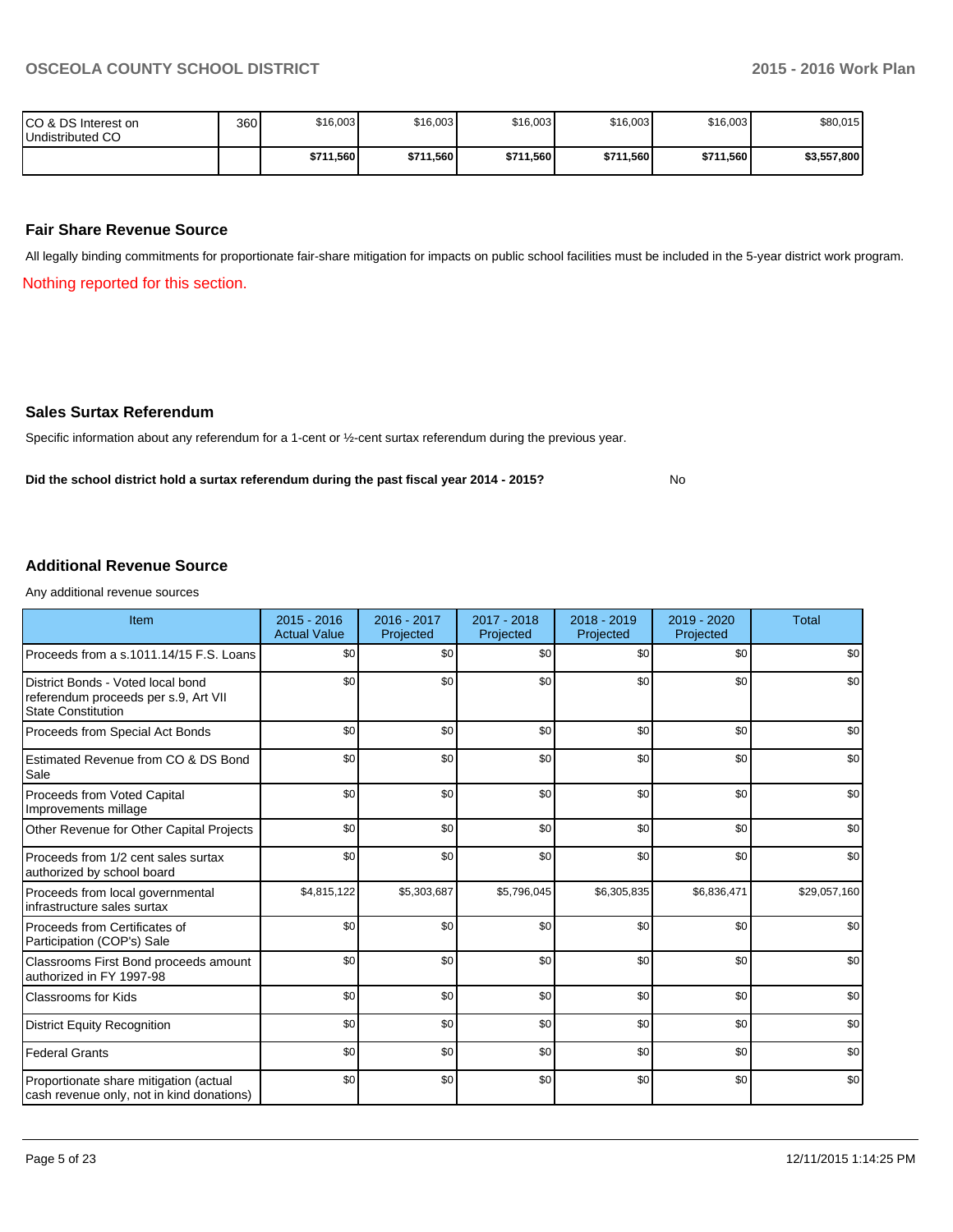| Impact fees received                                                                                                      | \$26.040.242   | \$27,472,458   | \$28,983,440   | \$30,577,529   | \$32,259,296   | \$145,332,965     |
|---------------------------------------------------------------------------------------------------------------------------|----------------|----------------|----------------|----------------|----------------|-------------------|
| <b>Private donations</b>                                                                                                  | \$0            | \$0            | \$0            | \$0            | \$0            | \$0               |
| Grants from local governments or not-for-<br>profit organizations                                                         | \$0            | \$0            | \$0            | \$0            | \$0            | \$0               |
| Interest, Including Profit On Investment                                                                                  | \$81,763       | \$97,985       | \$72,065       | \$44,616       | \$73,000       | \$369,429         |
| Revenue from Bonds pledging proceeds<br>from 1 cent or 1/2 cent Sales Surtax                                              | \$0            | \$0            | \$0            | \$0            | \$0            | \$0               |
| Total Fund Balance Carried Forward                                                                                        | \$52,874,471   | \$38,354,522   | \$28,077,601   | \$17,208,467   | \$28,668,286   | \$165,183,347     |
| General Capital Outlay Obligated Fund<br><b>Balance Carried Forward From Total</b><br><b>Fund Balance Carried Forward</b> | (\$20,980,948) | \$0            | \$0            | \$0            | \$0            | (\$20,980,948)    |
| Special Facilities Construction Account                                                                                   | \$0            | \$0            | \$0            | \$0            | \$0            | \$0               |
| One Cent - 1/2 Cent Sales Surtax Debt<br>Service From Total Fund Balance Carried<br>Forward                               | \$0            | \$0            | \$0            | \$0            | \$0            | \$0               |
| Capital Outlay Projects Funds Balance<br>Carried Forward From Total Fund<br><b>Balance Carried Forward</b>                | (\$38,354,522) | (\$28,077,601) | (\$17,208,467) | (\$28,668,286) | (\$62,605,798) | (\$174, 914, 674) |
| <b>Charter Capital</b>                                                                                                    | \$2,384,896    | \$2,384,896    | \$2,384,896    | \$2,384,896    | \$2,384,896    | \$11,924,480      |
| Flora Ridge EFBD                                                                                                          | \$296,881      | \$302,819      | \$308,875      | \$315,053      | \$321,354      | \$1,544,982       |
| <b>Subtotal</b>                                                                                                           | \$27,157,905   | \$45,838,766   | \$48,414,455   | \$28,168,110   | \$7,937,505    | \$157,516,741     |

# **Total Revenue Summary**

| <b>Item Name</b>                                           | $2015 - 2016$<br><b>Budget</b> | $2016 - 2017$<br>Projected | $2017 - 2018$<br>Projected | $2018 - 2019$<br>Projected | $2019 - 2020$<br>Projected | <b>Five Year Total</b> |
|------------------------------------------------------------|--------------------------------|----------------------------|----------------------------|----------------------------|----------------------------|------------------------|
| Local 1.5 Mill Discretionary Capital Outlay<br>l Revenue   | \$30,427,104                   | \$31,644,188               | \$32,909,955               | \$34,226,353               | \$35,595,408               | \$164,803,008          |
| PECO and 1.5 Mill Maint and Other 1.5<br>Mill Expenditures | (\$47,396,569)                 | (S48, 194, 514)            | (\$47,035,970)             | (S56, 106, 023)            | (S44, 244, 473)            | $(\$242,977,549)$      |
| IPECO Maintenance Revenue                                  | \$655.269                      | \$0                        | \$0                        | \$0                        | \$0                        | \$655,269              |
| <b>Available 1.50 Mill for New</b><br><b>Construction</b>  | (\$16,969,465)                 | (\$16,550,326)             | ( \$14, 126, 015)          | (\$21,879,670)             | $($ \$8,649,065)           | (\$78,174,541)         |

| <b>Item Name</b>                      | $2015 - 2016$<br><b>Budget</b> | $2016 - 2017$<br>Projected | $2017 - 2018$<br>Projected | $2018 - 2019$<br>Projected | 2019 - 2020<br>Projected | <b>Five Year Total</b> |
|---------------------------------------|--------------------------------|----------------------------|----------------------------|----------------------------|--------------------------|------------------------|
| ICO & DS Revenue                      | \$711,560                      | \$711,560                  | \$711,560                  | \$711,560                  | \$711,560                | \$3,557,800            |
| <b>IPECO New Construction Revenue</b> | \$0                            | \$0                        | \$0                        | \$0                        | \$0                      | \$0                    |
| IOther/Additional Revenue             | \$27,157,905                   | \$45,838,766               | \$48,414,455               | \$28,168,110               | \$7,937,505              | \$157,516,741          |
| <b>Total Additional Revenuel</b>      | \$27,869,465                   | \$46,550,326               | \$49,126,015               | \$28,879,670               | \$8,649,065              | \$161,074,541          |
| <b>Total Available Revenue</b>        | \$10,900,000                   | \$30,000,000               | \$35,000,000               | \$7,000,000                | \$0                      | \$82,900,000           |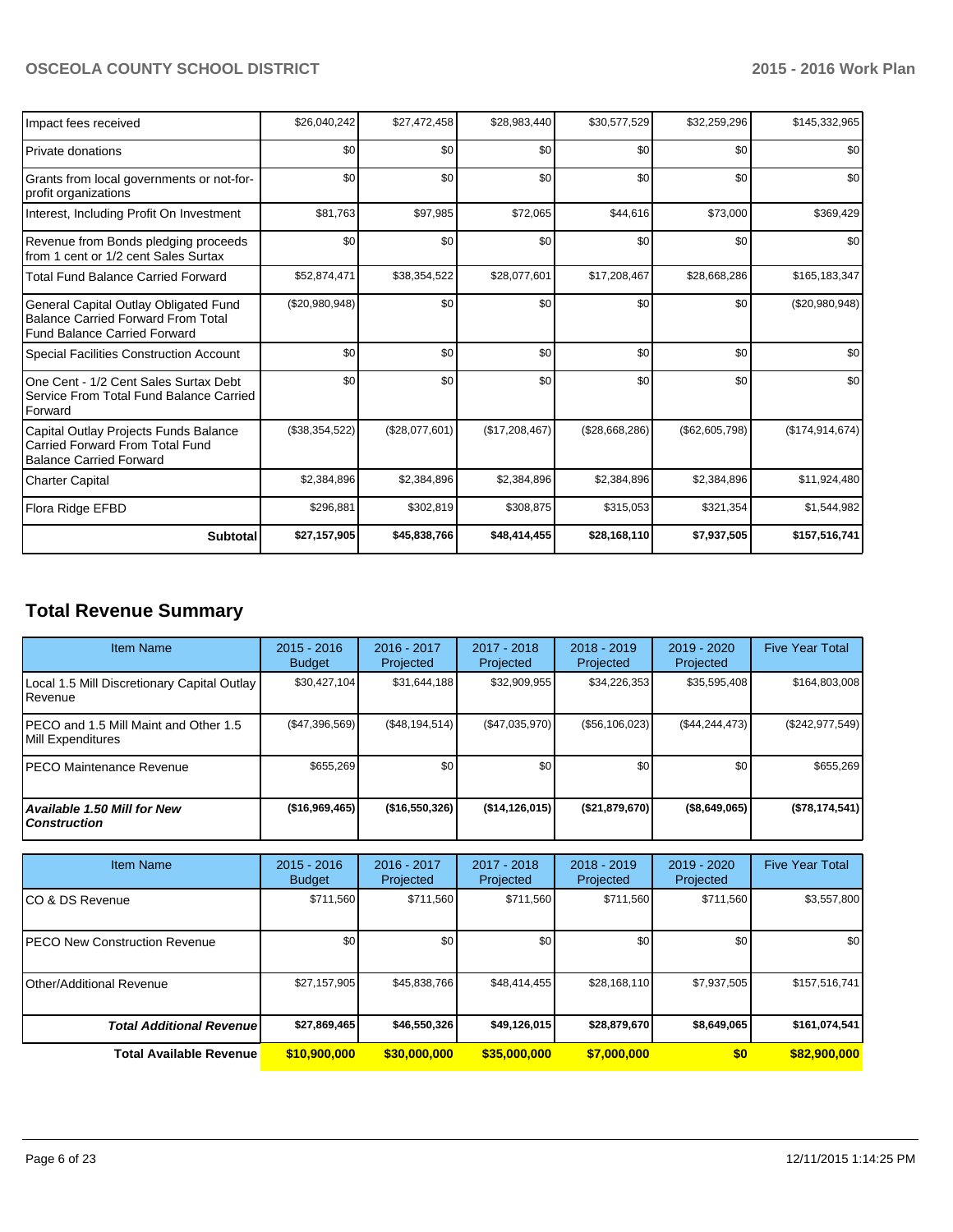# **Project Schedules**

## **Capacity Project Schedules**

A schedule of capital outlay projects necessary to ensure the availability of satisfactory classrooms for the projected student enrollment in K-12 programs.

| <b>Project Description</b>                                             | Location                                |                          | $2015 - 2016$ | 2016 - 2017  | 2017 - 2018  | 2018 - 2019 | 2019 - 2020 | <b>Total</b>     | Funded |
|------------------------------------------------------------------------|-----------------------------------------|--------------------------|---------------|--------------|--------------|-------------|-------------|------------------|--------|
| Discovery<br>Intermediate Space<br>Reconfiguration                     | <b>DISCOVERY</b><br><b>INTERMEDIATE</b> | Planned<br>Cost:         | \$1,700,000   | \$0          | \$0          | \$0         | \$0         | \$1,700,000 Yes  |        |
|                                                                        |                                         | <b>Student Stations:</b> | 176           | $\mathbf 0$  | $\mathbf 0$  | $\mathbf 0$ | $\mathbf 0$ | 176              |        |
|                                                                        |                                         | <b>Total Classrooms:</b> | 8             | 0            | $\mathbf 0$  | $\mathbf 0$ | $\mathbf 0$ | 8                |        |
|                                                                        |                                         | Gross Sq Ft:             | 6,000         | $\mathbf 0$  | $\mathbf 0$  | $\mathbf 0$ | $\mathbf 0$ | 6,000            |        |
| Gateway High School GATEWAY SENIOR<br>Space<br>Reconfiguration         | <b>HIGH</b>                             | Planned<br>Cost:         | \$1,500,000   | \$0          | \$0          | \$0         | \$0         | \$1,500,000 Yes  |        |
|                                                                        |                                         | <b>Student Stations:</b> | 175           | $\mathbf 0$  | $\mathbf 0$  | $\mathbf 0$ | $\mathbf 0$ | 175              |        |
|                                                                        |                                         | <b>Total Classrooms:</b> | 7             | 0            | $\mathbf 0$  | 0           | $\mathbf 0$ |                  |        |
|                                                                        |                                         | Gross Sq Ft:             | 5,250         | 0            | $\mathbf 0$  | $\mathbf 0$ | 0           | 5,250            |        |
| Harmony High<br>School Space<br>Reconfiguration                        | <b>HARMONY SENIOR</b><br><b>HIGH</b>    | Planned<br>Cost:         | \$700,000     | \$0          | \$0          | \$0         | \$0         | \$700,000 Yes    |        |
|                                                                        |                                         | <b>Student Stations:</b> | 238           | $\mathbf 0$  | $\mathbf 0$  | $\mathbf 0$ | $\mathbf 0$ | 238              |        |
|                                                                        |                                         | Total Classrooms:        | 11            | 0            | $\mathbf 0$  | $\mathbf 0$ | $\mathbf 0$ | 11               |        |
|                                                                        |                                         | Gross Sq Ft:             | 8,250         | $\mathbf 0$  | $\Omega$     | $\mathbf 0$ | $\mathbf 0$ | 8,250            |        |
| New High School<br><b>District Owned Parcel</b><br>72, Boggy Creek Rd. | Location not<br>specified               | Planned<br>Cost:         | \$3,000,000   | \$30,000,000 | \$35,000,000 | \$0         | \$0         | \$68,000,000 Yes |        |
|                                                                        |                                         | <b>Student Stations:</b> | 0             | 0            | 2,500        | $\mathbf 0$ | $\mathbf 0$ | 2,500            |        |
|                                                                        |                                         | <b>Total Classrooms:</b> | 0             | 0            | 96           | 0           | $\mathbf 0$ | 96               |        |
|                                                                        |                                         | Gross Sq Ft:             | $\mathbf 0$   | $\mathbf 0$  | 303,370      | $\mathbf 0$ | $\mathbf 0$ | 303,370          |        |
| Classroom Wing<br>Addition                                             | POINCIANA SENIOR<br><b>HIGH</b>         | Planned<br>Cost:         | \$0           | \$0          | \$0          | \$7,000,000 | \$0         | \$7,000,000 Yes  |        |
|                                                                        |                                         | <b>Student Stations:</b> | 0             | 0            | $\mathbf 0$  | 500         | 0           | 500              |        |
|                                                                        |                                         | Total Classrooms:        | 0             | $\mathbf 0$  | $\mathbf 0$  | 20          | $\mathbf 0$ | 20               |        |
|                                                                        |                                         | Gross Sq Ft:             | 0             | $\mathbf 0$  | $\mathbf 0$  | 32,966      | $\mathbf 0$ | 32,966           |        |
| Portable Installation                                                  | <b>REEDY CREEK</b><br><b>ELEMENTARY</b> | Planned<br>Cost:         | \$60,000      | \$0          | \$0          | \$0         | \$0         | \$60,000 No      |        |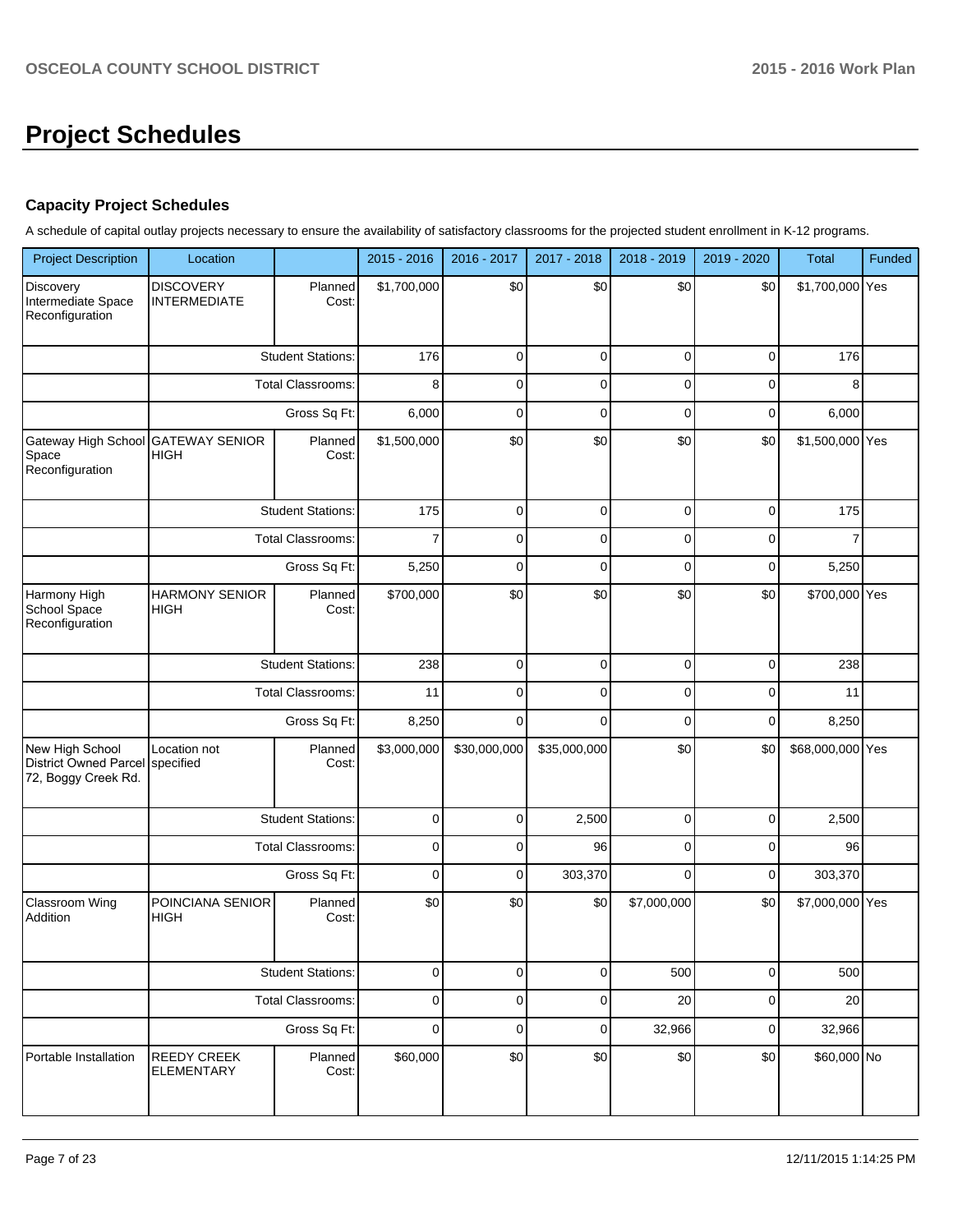|                       |                                      | <b>Student Stations:</b> | 44             | $\Omega$       | $\overline{0}$ | $\overline{0}$ | 0        | 44           |  |
|-----------------------|--------------------------------------|--------------------------|----------------|----------------|----------------|----------------|----------|--------------|--|
|                       |                                      | <b>Total Classrooms:</b> | $\overline{2}$ | $\Omega$       | $\overline{0}$ | 0              | $\Omega$ | 2            |  |
|                       |                                      | Gross Sq Ft:             | 1,728          | 0              | $\Omega$       | $\Omega$       | 0        | 1,728        |  |
| Portable Installation | <b>OSCEOLA SENIOR</b><br><b>HIGH</b> | Planned<br>Cost:         | \$150,000      | \$0            | \$0            | \$0            | \$0      | \$150,000 No |  |
|                       |                                      | <b>Student Stations:</b> | 125            | $\Omega$       | $\Omega$       | 0              | $\Omega$ | 125          |  |
|                       |                                      | Total Classrooms:        | 5              | $\Omega$       | $\overline{0}$ | $\Omega$       | $\Omega$ | 5            |  |
|                       |                                      | Gross Sq Ft:             | 4,320          | 0              | $\overline{0}$ | $\overline{0}$ | 0        | 4,320        |  |
| Portable Installation | ST CLOUD SENIOR<br><b>HIGH</b>       | Planned<br>Cost:         | \$180,000      | \$0            | \$0            | \$0            | \$0      | \$180,000 No |  |
|                       |                                      | <b>Student Stations:</b> | 150            | $\overline{0}$ | $\Omega$       | $\overline{0}$ | 0        | 150          |  |
|                       |                                      | <b>Total Classrooms:</b> | 6              | $\Omega$       | 0              | 0              | $\Omega$ | 6            |  |
|                       |                                      | Gross Sq Ft:             | 5,184          | $\Omega$       | $\overline{0}$ | $\Omega$       | $\Omega$ | 5,184        |  |

| <b>Planned Cost:</b>     | \$7,290,000 | \$30,000,000 | \$35,000,000 | \$7,000,000 | \$0 | \$79,290,000 |
|--------------------------|-------------|--------------|--------------|-------------|-----|--------------|
| <b>Student Stations:</b> | 908         |              | 2,500        | 500         |     | 3,908        |
| <b>Total Classrooms:</b> | 39          |              | 96           | <b>20</b>   |     | 155          |
| Gross Sq Ft:             | 30.732      |              | 303,370      | 32,966      |     | 367,068      |

# **Other Project Schedules**

Major renovations, remodeling, and additions of capital outlay projects that do not add capacity to schools.

| <b>Project Description</b>                                                                                                               | Location                                           | $2015 - 2016$<br><b>Actual Budget</b> | 2016 - 2017<br>Projected | $2017 - 2018$<br>Projected | $2018 - 2019$<br>Projected | 2019 - 2020<br>Projected | Total           | Funded |
|------------------------------------------------------------------------------------------------------------------------------------------|----------------------------------------------------|---------------------------------------|--------------------------|----------------------------|----------------------------|--------------------------|-----------------|--------|
| Maintenance and Repair of<br>Mechanical and Plumbing<br>Systems.                                                                         | <b>ADULT LEARNING</b><br><b>CENTER OSCEOLA NEW</b> | \$310,000                             | \$0                      | \$870                      | \$0                        | \$0                      | \$310,870 No    |        |
| Maintenance and Repair of<br>Mechanical, Electrical,<br>Plumbing, Lighting, Windows,<br>Doors, Drainage & Paving.                        | <b>BOGGY CREEK</b><br>IELEMENTARY                  | \$199,300                             | \$0                      | \$624,600                  | \$0                        | \$0                      | \$823,900 No    |        |
| Maintenance and Repair of<br>Lighting, Doors, Flooring, Paint, ELEMENTARY<br>Building Systems, Paving,<br>Sidewalk/Concrete & Signage.   | <b>CENTRAL AVENUE</b>                              | \$10,000                              | \$0                      | \$331,200                  | \$0                        | \$0                      | \$341,200 No    |        |
| Maintenance and Repair of<br>Mechanical, Electrical, Lighting, HIGH<br>Doors, Equipment, Foundation<br>land Paint.                       | <b>ICELEBRATION SENIOR</b>                         | \$350,000                             | \$0                      | \$813,800                  | \$0                        | \$0                      | $$1,163,800$ No |        |
| Maintenance and Repair of<br>Mechanical, Electrical,<br>Plumbing, Lighting, Doors,<br>Flooring, Paint, Building<br>Systems and Drainage. | <b>CELEBRATION SCHOOL</b>                          | \$91,950                              | \$0                      | \$3,869,250                | \$0                        | \$0                      | \$3,961,200 No  |        |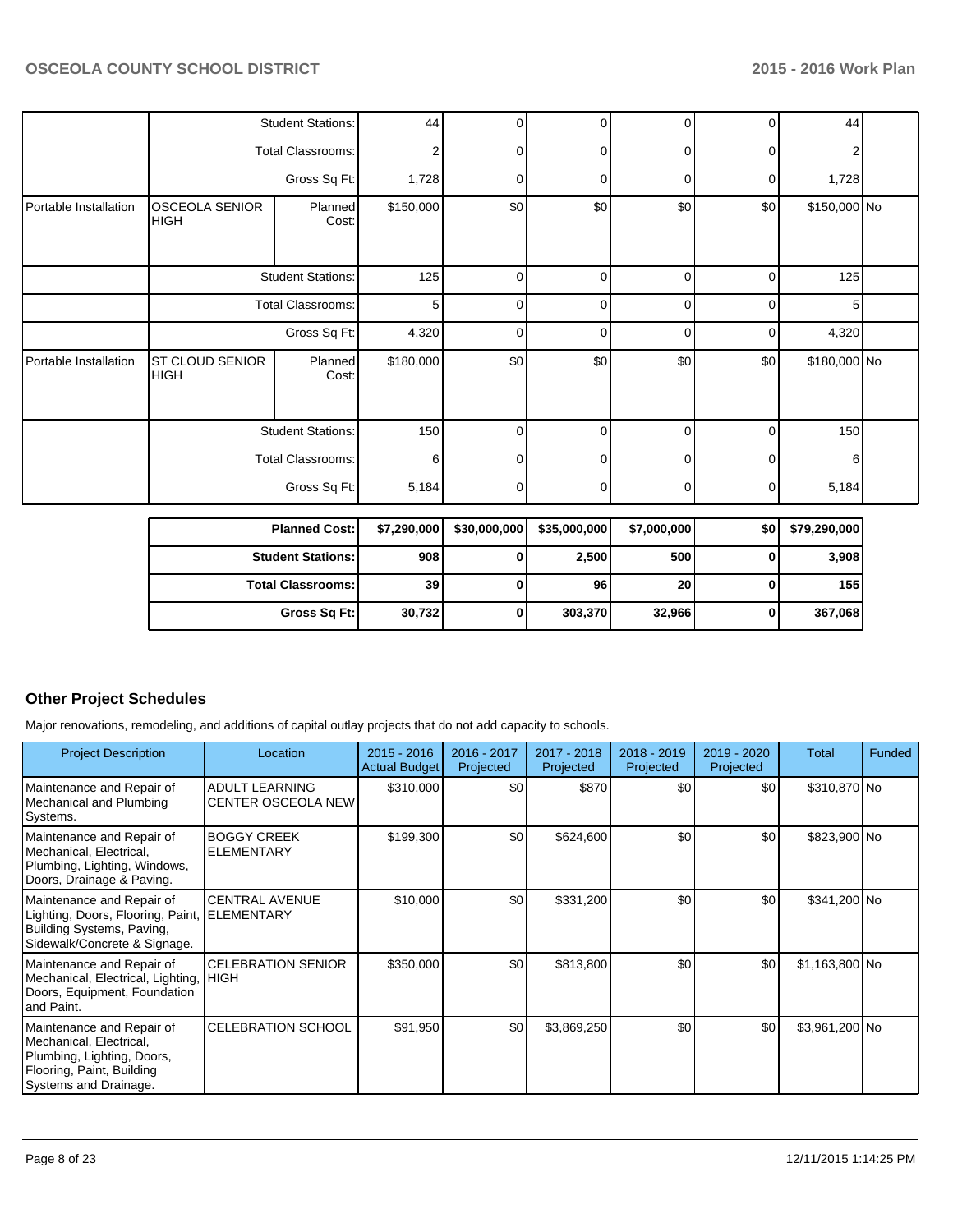| Maintenance and Repair of<br>Paint and Play Fields.                                                                                                                                           | <b>CHESTNUT</b><br><b>ELEMENTARY</b>      | \$0         | \$0 | \$85,500    | \$0 | \$0 | \$85,500 No    |  |
|-----------------------------------------------------------------------------------------------------------------------------------------------------------------------------------------------|-------------------------------------------|-------------|-----|-------------|-----|-----|----------------|--|
| Maintenance and Repair of<br>Mechanical, Plumbing, Lighting,<br>Doors, Flooring, Canopies,<br>Sidewalks and Fence.                                                                            | <b>CYPRESS ELEMENTARY</b>                 | \$4,281,800 | \$0 | \$280,000   | \$0 | \$0 | \$4,561,800 No |  |
| Maintenance and Repair of<br>Mechanical, Plumbing, Lighting,<br>Doors, Flooring, Building<br>Systems, Built Ins, Paving,<br>Sidewalks/Concrete and Fence.                                     | <b>DENN JOHN MIDDLE</b>                   | \$165,100   | \$0 | \$1,510,900 | \$0 | \$0 | \$1,676,000 No |  |
| Maintenance and Repair of<br>Mechanical, Lighting, Windows,<br>Doors, Flooring, Paint, Building<br>Systems, Cabinetry, Play<br>Fields, and Sidewalk/ Concrete.                                | <b>DISCOVERY</b><br><b>INTERMEDIATE</b>   | \$762,500   | \$0 | \$262,700   | \$0 | \$0 | \$1,025,200 No |  |
| Maintenance and Repair of<br>Mechanical, Electrical,<br>Plumbing, Lighting, Windows,<br>Doors, Paint, Building Systems,<br>Cabinetry, Play Fields,<br>Canopies, Paving and Fence.             | <b>DEERWOOD</b><br><b>ELEMENTARY</b>      | \$333,200   | \$0 | \$5,558,100 | \$0 | \$0 | \$5,891,300 No |  |
| Maintenance and Repair of<br>Mechanical and Doors.                                                                                                                                            | <b>EAST LAKE</b><br><b>ELEMENTARY</b>     | \$10,000    | \$0 | \$328,800   | \$0 | \$0 | \$338,800 No   |  |
| Maintenance and Repair of<br>Lighting and Paving.                                                                                                                                             | <b>FLORA RIDGE</b><br><b>ELEMENTARY</b>   | \$36,000    | \$0 | \$100,000   | \$0 | \$0 | \$136,000 No   |  |
| Maintenance and Repair of<br>Mechanical, Electrical,<br>Plumbing, Lighting, Doors,<br>Paint, Building Systems,<br>Cabinetry, Paving,<br>Sidewalks/Concrete and Fence.                         | <b>GATEWAY SENIOR</b><br><b>HIGH</b>      | \$1,868,800 | \$0 | \$2,644,500 | \$0 | \$0 | \$4,513,300 No |  |
| Maintenance and Repair of<br>Lighting and Paint.                                                                                                                                              | <b>HIGHLANDS</b><br><b>ELEMENTARY</b>     | \$39,500    | \$0 | \$0         | \$0 | \$0 | \$39,500 No    |  |
| Maintenance and Repair of<br>Mechanical and Paint.                                                                                                                                            | <b>HARMONY COMMUNITY</b><br><b>SCHOOL</b> | \$90,000    | \$0 | \$68,000    | \$0 | \$0 | \$158,000 No   |  |
| Maintenance and Repair of<br>Mechanical, Plumbing, Lighting,<br>Doors, Ceilings, Flooring, Paint,<br>Paly Fields, Sidewalk/Concrete<br>and Fence.                                             | <b>HARMONY SENIOR</b><br><b>HIGH</b>      | \$448,100   | \$0 | \$531,000   | \$0 | \$0 | \$979,100 No   |  |
| Maintenance and Repair of<br>Mechanical, Electrical,<br>Plumbing, Doors, Ceilings,<br>Flooring, Paint, Building<br>Systems, Play Fields,<br>Canopies, Paving,<br>Sidewalk/Concrete and Fence. | <b>HICKORY TREE</b><br><b>ELEMENTARY</b>  | \$4,337,200 | \$0 | \$424,400   | \$0 | \$0 | \$4,761,600 No |  |
| Maintenance and Repair of<br>Mechanical, Plumbing, Lighting,<br>Windows, Doors, Flooring,<br>Paint, Building Systems, Built<br>Ins, Cabinetry, Canopies and<br>Paving.                        | <b>HORIZON MIDDLE</b>                     | \$1,380,900 | \$0 | \$239,160   | \$0 | \$0 | \$1,620,060 No |  |
| Maintenance and Repair of<br>Mechanical, Plumbing, Lighting,<br>Flooring, Equipment, Paint,<br><b>Building Systems and</b><br>Canopies.                                                       | <b>KISSIMMEE</b><br><b>ELEMENTARY</b>     | \$165,000   | \$0 | \$1,814,700 | \$0 | \$0 | \$1,979,700 No |  |
| Maintenance and Repair of<br>Maintenance, Plumbing,<br>Lighting, Flooring, Building<br>Systems and Signage.                                                                                   | KISSIMMEE MIDDLE                          | \$226,250   | \$0 | \$1,137,700 | \$0 | \$0 | \$1,363,950 No |  |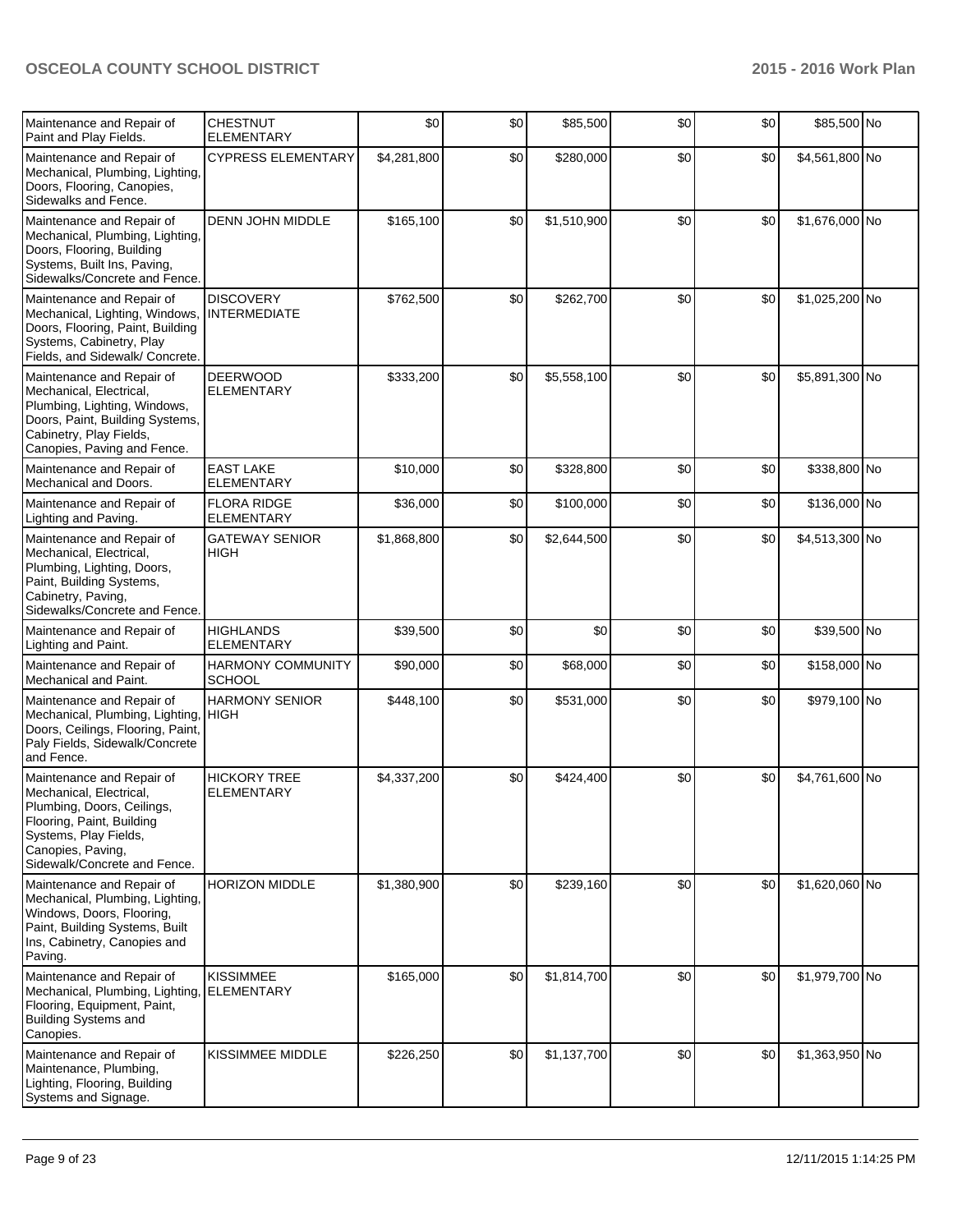| Maintenance and Repair of<br>Doors, Paint and Play Fields.                                                                                                                              | <b>KOA ELEMENTARY</b>                            | \$27,600    | \$0 | \$26,000    | \$0 | \$0 | \$53,600 No    |  |
|-----------------------------------------------------------------------------------------------------------------------------------------------------------------------------------------|--------------------------------------------------|-------------|-----|-------------|-----|-----|----------------|--|
| Maintenance and Repair of<br>Mechanical, Plumbing, Lighting,<br>Windows, Doors, Play Fields<br>and Paving.                                                                              | LIBERTY HIGH SCHOOL                              | \$145,800   | \$0 | \$1,145,900 | \$0 | \$0 | \$1,291,700 No |  |
| Maintenance and Repair of<br>Mechanical, Electrical,<br>Plumbing, Doors, Paint,<br>Building Systems, Play Fields<br>and Paving.                                                         | LAKEVIEW<br><b>ELEMENTARY</b>                    | \$859,700   | \$0 | \$954,700   | \$0 | \$0 | \$1,814,400 No |  |
| Maintenance and Repair of<br>Mechanical, Electrical,<br>Plumbing, Doors, Flooring,<br>Bulding Systems, Built Ins, Play<br>Fields, Sidewalk/Concrete and<br>Fence.                       | MICHIGAN AVENUE<br><b>ELEMENTARY</b>             | \$3,389,600 | \$0 | \$501,280   | \$0 | \$0 | \$3,890,880 No |  |
| Maintenance and Repair of<br>Mechanical, Plumbing, Doors,<br>Ceiling, Flooring, Paint,<br>Building Systems, Play Fields<br>and Sidewalk/Concrete.                                       | <b>MILL CREEK</b><br><b>ELEMENTARY</b>           | \$55,100    | \$0 | \$440,700   | \$0 | \$0 | \$495,800 No   |  |
| Maintenance and Repair of<br>Doors and Fence.                                                                                                                                           | <b>NARCOOSSEE</b><br><b>ELEMENTARY</b>           | \$0         | \$0 | \$192,400   | \$0 | \$0 | \$192,400 No   |  |
| Maintenance and Repair of<br>Mechanical, Plumbing, Doors,<br>Flooring, Paint, Building<br>Systems, Built Ins, and<br>Sidewalk/Concrete and Fence.                                       | NARCOOSSEE MIDDLE<br><b>SCHOOL</b>               | \$725,300   | \$0 | \$654,200   | \$0 | \$0 | \$1,379,500 No |  |
| Maintenance and Repair of<br>Mechanical, Electrical,<br>Plumbing, Lighting, Windows,<br>Doors, Ceilings, Flooring, Paint,<br>Building Systems, Paving,<br>Sidewalks/Concrete and Fence. | NEPTUNE MIDDLE                                   | \$7,470,400 | \$0 | \$1,120,150 | \$0 | \$0 | \$8,590,550 No |  |
| Maintenance and Repair of<br>Electrical, Plumbing, Lighting<br>and Doors.                                                                                                               | OSCEOLA SENIOR HIGH                              | \$7,400     | \$0 | \$83,700    | \$0 | \$0 | \$91,100 No    |  |
| Maintenance and Repair of<br>Mechanical, Electrical,<br>Plumbing, Lighting, Doors, Play<br>Fields, Sidewalk/Concrete and<br>Roofs/Gutters.                                              | THE OSCEOLA COUNTY<br><b>SCHOOL FOR THE ARTS</b> | \$26,300    | \$0 | \$588,700   | \$0 | \$0 | \$615,000 No   |  |
| Maintenance and Repair of<br>Mechanical, Electrical,<br>Plumbing, Lighting, Windows,<br>Doors, Flooring, Paint, Building<br>Systems, Cabinetry, Play Fields<br>and Paving.              | PLEASANT HILL<br><b>ELEMENTARY</b>               | \$4,798,300 | \$0 | \$605,950   | \$0 | \$0 | \$5,404,250 No |  |
| Maintenance and Repair of<br>Mechanical, Lighting, Doors,<br>Ceiling, Flooring, Paint,<br>Cabinetry, Play Fields, Paving<br>and Fence.                                                  | <b>POINCIANA</b><br><b>ELEMENTARY</b>            | \$74,500    | \$0 | \$9,806,500 | \$0 | \$0 | \$9,881,000 No |  |
| Maintenance and Repair of<br>Mechanical, Plumbing, Lighting,<br>Doors, Flooring, Paint, Building<br>Systems, Play Fields, Paving<br>and Fence.                                          | POINCIANA SENIOR<br>HIGH                         | \$1,779,200 | \$0 | \$939,800   | \$0 | \$0 | \$2,719,000 No |  |
| Maintenance and Repair of<br>Mechanical, Plumbing, Doors,<br>Paint and Drainage.                                                                                                        | PARTIN SETTLEMENT<br><b>ELEMENTARY</b>           | \$85,000    | \$0 | \$865,700   | \$0 | \$0 | \$950,700 No   |  |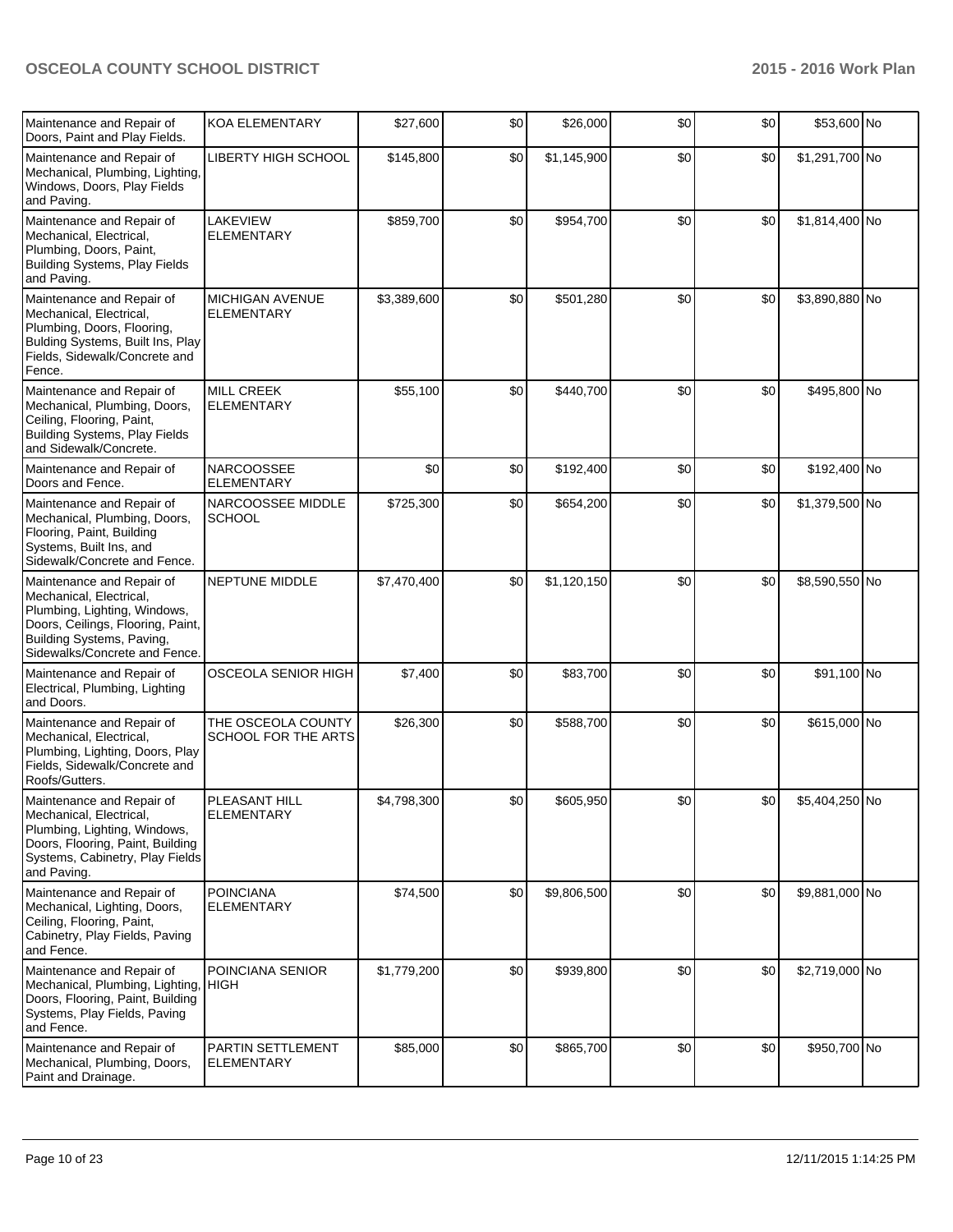| Maintenance and Repair of<br>Mechanical, Electrical,<br>Plumbing, Lighting, Doors,<br>Ceiling, Paint, Building<br>Systems, Cabinetry, Play<br>Fields, Paving,<br>Sidewalk/Concrete and Fence. | PARKWAY MIDDLE                                             | \$6,158,700 | \$0 | \$820,600   | \$0 | \$0   | \$6,979,300 No |  |
|-----------------------------------------------------------------------------------------------------------------------------------------------------------------------------------------------|------------------------------------------------------------|-------------|-----|-------------|-----|-------|----------------|--|
| Maintenance and Repair of<br>Mechanical, Electrical,<br>Plumbing, Lighting, Doors,<br>Paint and Fence.                                                                                        | <b>REEDY CREEK</b><br><b>ELEMENTARY</b>                    | \$1,011,500 | \$0 | \$1,341,300 | \$0 | \$0   | \$2,352,800 No |  |
| Maintenance and Repair of<br>Mechanical, Electrical, Doors,<br>Flooring and Building Systems.                                                                                                 | <b>ROSS E JEFFRIES</b><br><b>ELEMENTARY</b>                | \$2,202,000 | \$0 | \$175,800   | \$0 | \$0   | \$2,377,800 No |  |
| Maintenance and Repair of<br>Plumbing and Paint.                                                                                                                                              | <b>SAINT CLOUD</b><br><b>ELEMENTARY</b>                    | \$4,800     | \$0 | \$37,000    | \$0 | \$0   | \$41,800 No    |  |
| Maintenance and Repair of<br>Electrical, Paint and Play<br>Fields.                                                                                                                            | <b>ST CLOUD SENIOR</b><br><b>HIGH</b>                      | \$20,000    | \$0 | \$13,900    | \$0 | \$0   | \$33,900 No    |  |
| Maintenance and Repair of<br>Mechanical, Electrical,<br>Plumbing, Lighting, Doors,<br>Paint, Play Fields, Paving and<br>Sidewalks/Concrete.                                                   | <b>SAINT CLOUD MIDDLE</b>                                  | \$3,767,400 | \$0 | \$635,200   | \$0 | \$0   | \$4,402,600 No |  |
| Maintenance and Repair of<br>Mechanical, Plumbing and<br><b>Building Systems.</b>                                                                                                             | <b>CENTRAL</b><br><b>ADMINISTRATIVE</b><br><b>COMPLEX</b>  | \$572,000   | \$0 | \$572,000   | \$0 | \$0   | \$1,144,000 No |  |
| Maintenance and Repair of<br>Mechanical, Plumbing and<br>Building Systems,                                                                                                                    | <b>NEW BEGINNINGS</b><br>ROAD ADMIN ANNEX                  | \$136,000   | \$0 | \$0         | \$0 | \$0   | \$136,000 No   |  |
| Maintenance and Repair of<br>Mechanical, Plumbing,<br>Windows, Doors and Flooring.                                                                                                            | <b>Special Programs</b>                                    | \$52,200    | \$0 | \$61,700    | \$0 | \$0   | \$113,900 No   |  |
| Maintenance and Repair of<br>Plumbing, Lighting and Paving.                                                                                                                                   | New Beginnings<br><b>Educational Complex</b><br><b>NEW</b> | \$0         | \$0 | \$171,400   | \$0 | \$0   | \$171,400 No   |  |
| Maintenance and Repair of<br>Mechanical, Electrical,<br>Plumbing, Lighting, Doors and<br>Flooring.                                                                                            | <b>TECHNICAL EDUCATION</b><br><b>CENTER</b>                | \$4,849,800 | \$0 | \$364,500   | \$0 | \$0   | \$5,214,300 No |  |
| Maintenance and Repair of<br>Mechanical and Plumbing.                                                                                                                                         | <b>KISSIMMEE</b><br><b>TRANSPORTATION</b><br><b>CENTER</b> | \$400,000   | \$0 | \$610,000   | \$0 | \$0   | \$1,010,000 No |  |
| Maintenance and Repair of<br>Mechanical, Plumbing, Doors<br>and Fence.                                                                                                                        | ST CLOUD<br><b>TRANSPORTATION</b><br><b>DEPARTMENT</b>     | \$24,900    | \$0 | \$64,200    | \$0 | $$0$$ | \$89,100 No    |  |
| Maintenance and Repair of<br>Mechanical, Plumbing, Doors,<br>Flooring and Paint.                                                                                                              | <b>ZENITH CAREER</b><br><b>CENTER</b>                      | \$1,375,000 | \$0 | \$124,600   | \$0 | \$0   | \$1,499,600 No |  |
| Maintenance and Repair of<br>Plumbing, Lighting, Windows,<br>Cabinetry, Play Fields and<br>Paving.                                                                                            | SUNRISE ELEMENTARY                                         | \$34,500    | \$0 | \$182,100   | \$0 | \$0   | \$216,600 No   |  |
| Maintenance and Repair of<br>Lighting and Paving.                                                                                                                                             | <b>THACKER AVENUE</b><br><b>ELEMENTARY</b>                 | \$1,840     | \$0 | \$101,600   | \$0 | \$0   | \$103,440 No   |  |
| Maintenance and Repair of<br>Mechanical, Electrical,<br>Plumbing, Lighting, Doors,<br>Flooring, Paint and Buildings<br>Systems.                                                               | <b>VENTURA ELEMENTARY</b>                                  | \$139,350   | \$0 | \$592,600   | \$0 | \$0   | \$731,950 No   |  |
| Maintenance and Repair of<br>Mechanical, Lighting, Doors, Fl                                                                                                                                  | WESTSIDE K-8 SCHOOL<br>-Middle School "CC"                 | \$40,500    | \$0 | \$99,900    | \$0 | \$0   | \$140,400 No   |  |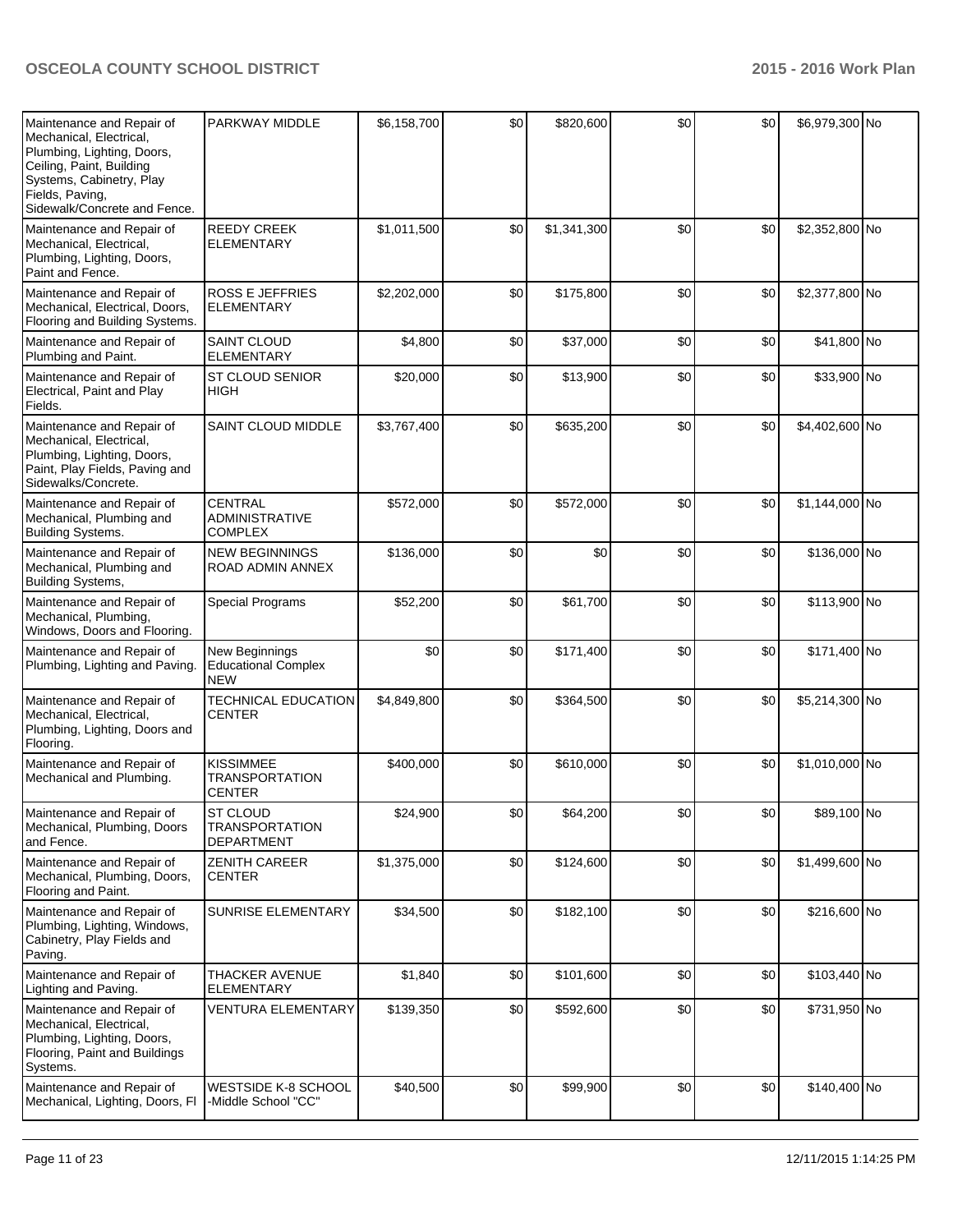| Transportation Ancillary Facility   Location not specified | \$4,000,000  | <b>\$01</b> | ደበ ነ<br>υU   | \$0 <sub>1</sub> | \$0 | \$4.000.000 Yes   |  |
|------------------------------------------------------------|--------------|-------------|--------------|------------------|-----|-------------------|--|
|                                                            | \$59,340,290 | \$0 I       | \$44.519.260 | \$0 <sub>1</sub> |     | \$0 \$103,859,550 |  |

## **Additional Project Schedules**

Any projects that are not identified in the last approved educational plant survey.

Nothing reported for this section.

## **Non Funded Growth Management Project Schedules**

Schedule indicating which projects, due to planned development, that CANNOT be funded from current revenues projected over the next five years.

| <b>Project Description</b>                                | $2015 - 2016$<br><b>Actual Budget</b> | 2016 - 2017<br>Projected | 2017 - 2018<br>Projected | $2018 - 2019$<br>Projected | 2019 - 2020<br>Projected | <b>Total</b>               | Funded |
|-----------------------------------------------------------|---------------------------------------|--------------------------|--------------------------|----------------------------|--------------------------|----------------------------|--------|
| Pleasant Hill Elementary<br>Conversion to K-8             | \$0                                   | \$10,500,000             | \$14,500,000             | \$0                        | \$0                      | \$25,000,000 No            |        |
| Poinciana High School Wing A                              | \$0                                   | \$6,000,000              | \$0                      | \$0                        | \$0                      | \$6,000,000 No             |        |
| Middle School AA                                          | \$0                                   | \$31,000,000             | \$0                      | \$0                        | \$0                      | \$31,000,000 No            |        |
| Elementary School A                                       | \$0                                   | \$800,000                | \$15,200,000             | \$0                        | \$0                      | $$16,000,000$ No           |        |
| New High School GGG                                       | \$0                                   | \$0                      | \$3,375,000              | \$31,825,000               | \$31,800,000             | \$67,000,000 No            |        |
| New Tohoqua K-8                                           | \$0                                   | \$0                      | \$0                      | \$18,375,000               | \$16,625,000             | \$35,000,000 No            |        |
| Pleasant Hill Elementary<br>Conversion From K-8 to Middle | \$0                                   | \$0                      | \$6,000,000              | \$0                        | \$0                      | \$6,000,000 No             |        |
|                                                           | \$0                                   | \$48,300,000             | \$39,075,000             | \$50,200,000               |                          | \$48,425,000 \$186,000,000 |        |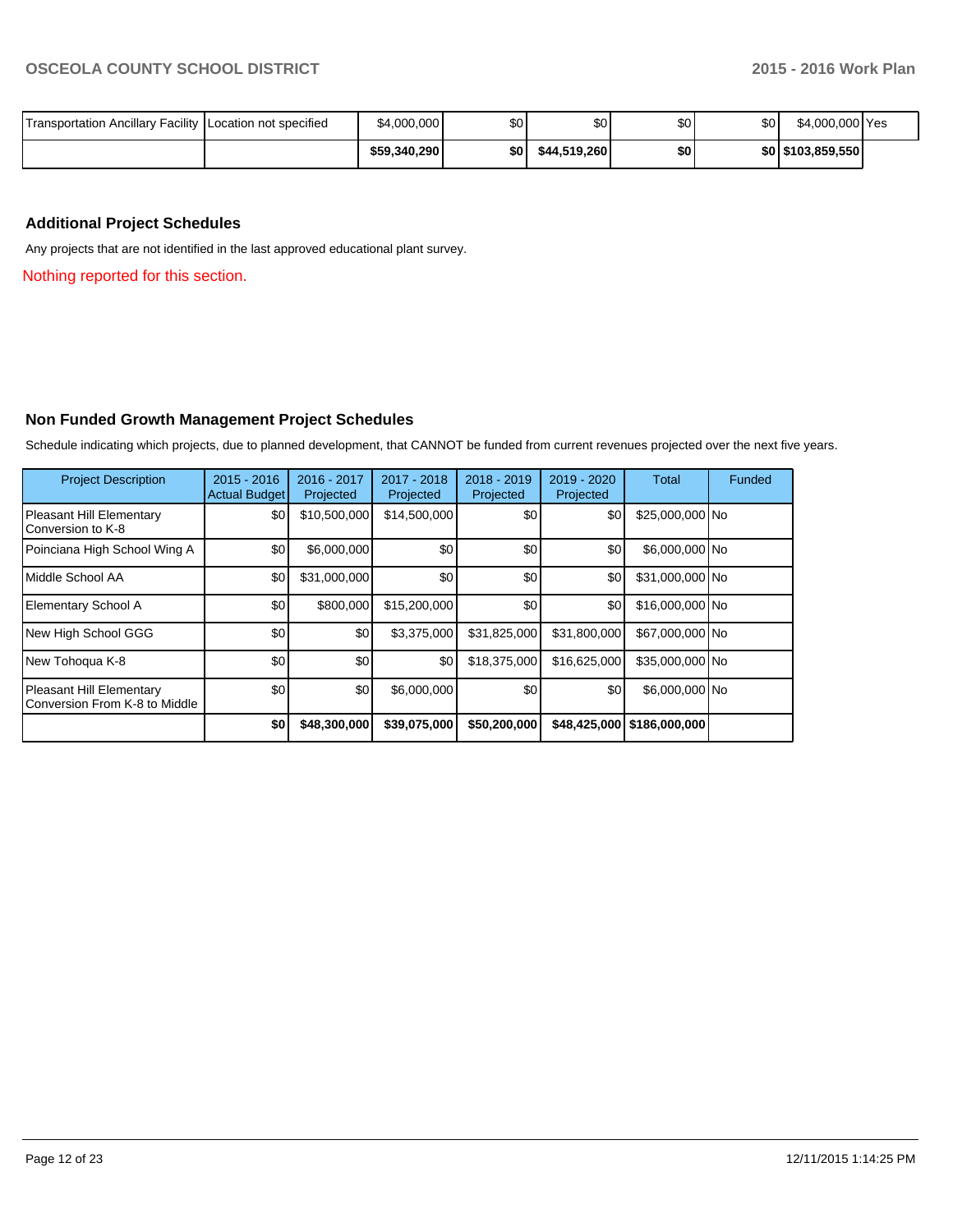# **Capacity Tracking**

| Location                                    | $2015 -$<br>2016 Satis.<br>Stu. Sta. | Actual<br>$2015 -$<br><b>2016 FISH</b><br>Capacity | Actual<br>$2014 -$<br>2015<br><b>COFTE</b> | # Class<br>Rooms | Actual<br>Average<br>$2015 -$<br>2016 Class<br><b>Size</b> | Actual<br>$2015 -$<br>2016<br>Utilization | <b>New</b><br>Stu.<br>Capacity | <b>New</b><br>Rooms to<br>be<br>Added/Re<br>moved | Projected<br>$2019 -$<br>2020<br><b>COFTE</b> | Projected<br>$2019 -$<br>2020<br><b>Utilization</b> | Projected<br>$2019 -$<br>2020 Class<br><b>Size</b> |
|---------------------------------------------|--------------------------------------|----------------------------------------------------|--------------------------------------------|------------------|------------------------------------------------------------|-------------------------------------------|--------------------------------|---------------------------------------------------|-----------------------------------------------|-----------------------------------------------------|----------------------------------------------------|
| <b>CENTRAL AVENUE</b><br>ELEMENTARY         | 1,016                                | 1,016                                              | 711                                        | 52               | 14                                                         | 70.00 %                                   | 0                              | $\Omega$                                          | 674                                           | 66.00 %                                             | 13                                                 |
| <b>HIGHLANDS</b><br><b>ELEMENTARY</b>       | 1,075                                | 1,075                                              | 938                                        | 60               | 16                                                         | 87.00 %                                   | 0                              | $\Omega$                                          | 959                                           | 89.00 %                                             | 16                                                 |
| OSCEOLA SENIOR HIGH                         | 3,076                                | 2,922                                              | 2,541                                      | 129              | 20                                                         | 87.00 %                                   | 0                              | $\Omega$                                          | 2,668                                         | 91.00%                                              | 21                                                 |
| <b>DENN JOHN MIDDLE</b>                     | 1,431                                | 1,287                                              | 1,022                                      | 64               | 16                                                         | 79.00 %                                   | 0                              | $\Omega$                                          | 1,138                                         | 88.00%                                              | 18                                                 |
| <b>THACKER AVENUE</b><br>ELEMENTARY         | 928                                  | 928                                                | 891                                        | 52               | 17                                                         | 96.00 %                                   | 0                              | $\Omega$                                          | 912                                           | 98.00 %                                             | 18                                                 |
| <b>ROSS E JEFFRIES</b><br>ELEMENTARY        | 252                                  | 0                                                  | $\Omega$                                   | 14               | $\Omega$                                                   | 0.00%                                     | 0                              | $\Omega$                                          | $\Omega$                                      | 0.00%                                               | 0                                                  |
| <b>ST CLOUD SENIOR</b><br>HIGH              | 2,431                                | 2,309                                              | 2,202                                      | 100              | 22                                                         | 95.00 %                                   | 0                              | $\Omega$                                          | 2,287                                         | 99.00 %                                             | 23                                                 |
| <b>MICHIGAN AVENUE</b><br><b>ELEMENTARY</b> | 738                                  | 738                                                | 645                                        | 39               | 17                                                         | 87.00 %                                   | 0                              | $\Omega$                                          | 667                                           | 90.00 %                                             | 17                                                 |
| <b>SAINT CLOUD MIDDLE</b>                   | 1,593                                | 1,433                                              | 1,174                                      | 68               | 17                                                         | 82.00 %                                   | 0                              | $\Omega$                                          | 1,402                                         | 98.00 %                                             | 21                                                 |
| <b>REEDY CREEK</b><br><b>ELEMENTARY</b>     | 990                                  | 990                                                | 966                                        | 53               | 18                                                         | 98.00 %                                   | 44                             | $\overline{2}$                                    | 995                                           | 96.00%                                              | 18                                                 |
| NEPTUNE MIDDLE                              | 1,660                                | 1,494                                              | 1,295                                      | 71               | 18                                                         | 87.00 %                                   | 0                              | $\Omega$                                          | 1,555                                         | 104.00%                                             | 22                                                 |
| <b>VENTURA ELEMENTARY</b>                   | 1,084                                | 1,084                                              | 945                                        | 58               | 16                                                         | 87.00 %                                   | 0                              | $\Omega$                                          | 939                                           | 87.00 %                                             | 16                                                 |
| <b>BOGGY CREEK</b><br><b>ELEMENTARY</b>     | 896                                  | 896                                                | 715                                        | 50               | 14                                                         | 80.00 %                                   | 0                              | $\Omega$                                          | 713                                           | 80.00%                                              | 14                                                 |
| HICKORY TREE<br><b>ELEMENTARY</b>           | 954                                  | 954                                                | 717                                        | 49               | 15                                                         | 75.00 %                                   | 0                              | $\Omega$                                          | 753                                           | 79.00 %                                             | 15                                                 |
| <b>GATEWAY SENIOR</b><br>HIGH               | 2,832                                | 2,690                                              | 2,437                                      | 114              | 21                                                         | 91.00 %                                   | 175                            | $\overline{7}$                                    | 2,528                                         | 88.00 %                                             | 21                                                 |
| <b>MILL CREEK</b><br><b>ELEMENTARY</b>      | 1,120                                | 1,120                                              | 976                                        | 60               | 16                                                         | 87.00 %                                   | 0                              | $\Omega$                                          | 983                                           | 88.00 %                                             | 16                                                 |
| LAKEVIEW<br><b>ELEMENTARY</b>               | 808                                  | 808                                                | 649                                        | 44               | 15                                                         | 80.00 %                                   | $\Omega$                       | $\Omega$                                          | 680                                           | 84.00%                                              | 15                                                 |
| PLEASANT HILL<br><b>ELEMENTARY</b>          | 1,056                                | 1,056                                              | 890                                        | 58               | 15                                                         | 84.00 %                                   | 0                              | $\Omega$                                          | 875                                           | 83.00 %                                             | 15                                                 |
| PARKWAY MIDDLE                              | 1,312                                | 1,180                                              | 938                                        | 56               | 17                                                         | 80.00 %                                   | 0                              | $\Omega$                                          | 1,088                                         | 92.00 %                                             | 19                                                 |
| <b>DEERWOOD</b><br><b>ELEMENTARY</b>        | 990                                  | 990                                                | 671                                        | 55               | 12                                                         | 68.00 %                                   | 0                              | $\Omega$                                          | 673                                           | 68.00 %                                             | 12                                                 |
| POINCIANA SENIOR<br>HIGH                    | 1,870                                | 1,776                                              | 1,555                                      | 80               | 19                                                         | 88.00 %                                   | 500                            | 20                                                | 1,591                                         | 70.00%                                              | 16                                                 |
| <b>CYPRESS ELEMENTARY</b>                   | 800                                  | 800                                                | 727                                        | 44               | 17                                                         | 91.00 %                                   | $\overline{0}$                 | $\overline{0}$                                    | 731                                           | 91.00%                                              | 17                                                 |
| <b>TECHNICAL EDUCATION</b><br><b>CENTER</b> | 1,460                                | 1,314                                              | 584                                        | 65               | 9                                                          | 44.00 %                                   | 0                              | $\Omega$                                          | 629                                           | 48.00%                                              | 10                                                 |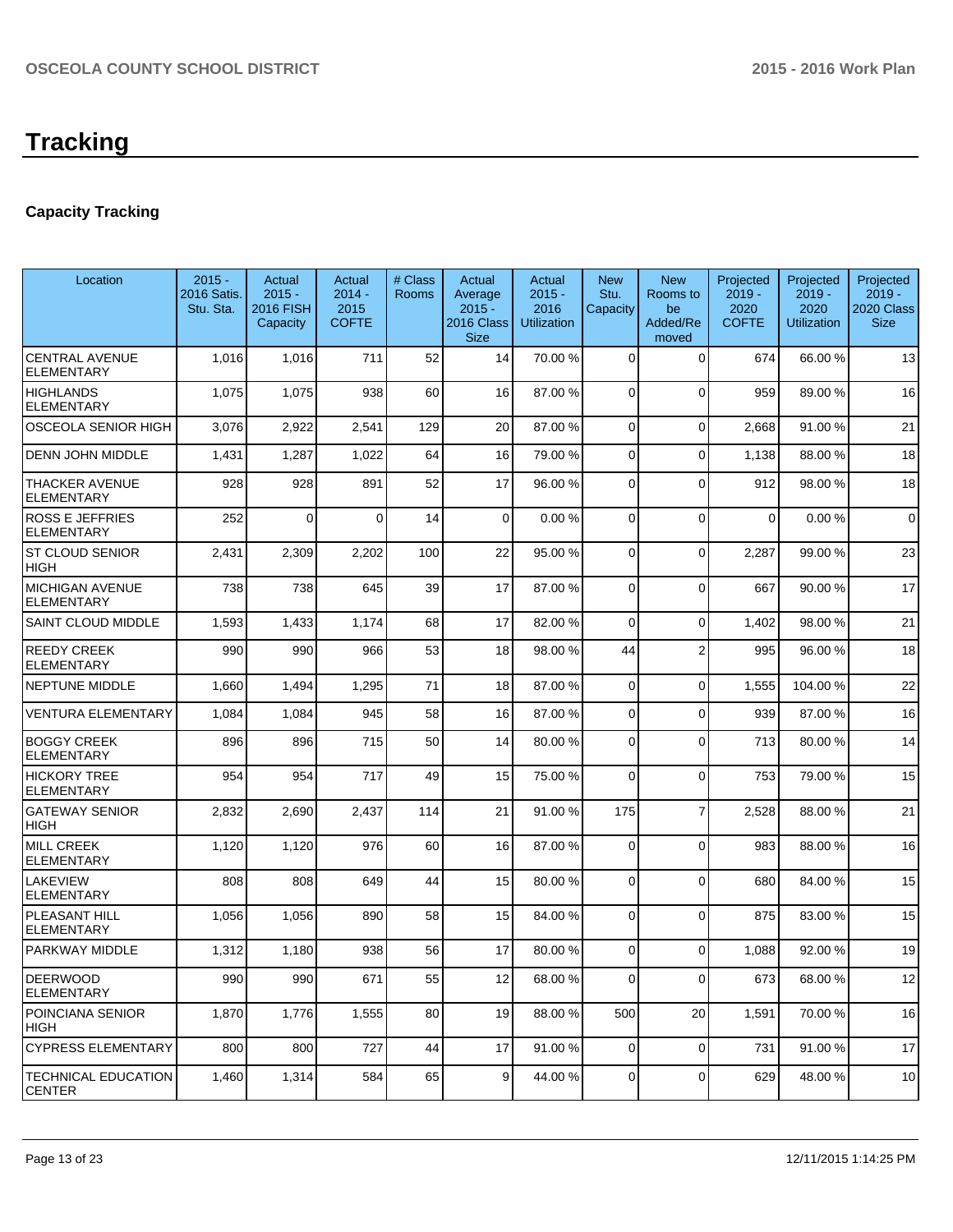|                                                                   | 63,873 | 60,208         | 49,761   | 3,016          | 16             | 82.65 %  | 1,133       | 48          | 52,980      | 86.37%   | 17          |
|-------------------------------------------------------------------|--------|----------------|----------|----------------|----------------|----------|-------------|-------------|-------------|----------|-------------|
| TECHNICAL EDUCATION<br><b>CENTER OSCEOLA-</b><br>POINCIANA CAMPUS | 133    | $\overline{0}$ | 0        | $\overline{7}$ | $\overline{0}$ | 0.00%    | 0           | $\mathbf 0$ | $\mathbf 0$ | 0.00%    | $\mathbf 0$ |
| EAST LAKE<br>ELEMENTARY                                           | 1,092  | 1,092          | 975      | 60             | 16             | 89.00 %  | 0           | $\Omega$    | 1,047       | 96.00 %  | 17          |
| WESTSIDE K-8 SCHOOL<br>-Middle School "CC"                        | 1,697  | 1,527          | 1,486    | 78             | 19             | 97.00 %  | 0           | 0           | 1,601       | 105.00 % | 21          |
| <b>IKOA ELEMENTARY</b>                                            | 898    | 898            | 758      | 49             | 15             | 84.00 %  | $\mathbf 0$ | $\mathbf 0$ | 731         | 81.00%   | 15          |
| INARCOOSSEE<br><b>ELEMENTARY</b>                                  | 920    | 920            | 768      | 50             | 15             | 83.00 %  | 0           | $\mathbf 0$ | 842         | 92.00 %  | 17          |
| New Beginnings<br><b>Educational Complex</b><br>NEW               | 816    | 816            | 235      | 43             | 5              | 29.00 %  | $\Omega$    | $\Omega$    | 212         | 26.00 %  | 5           |
| <b>HARMONY COMMUNITY</b><br><b>SCHOOL</b>                         | 915    | 823            | 832      | 49             | 17             | 101.00 % | 0           | $\Omega$    | 898         | 109.00%  | 18          |
| <b>FLORA RIDGE</b><br><b>ELEMENTARY</b>                           | 1,062  | 1,062          | 921      | 57             | 16             | 87.00 %  | 0           | $\Omega$    | 909         | 86.00%   | 16          |
| Neptune Elementary                                                | 1,066  | 1,066          | 983      | 57             | 17             | 92.00 %  | 0           | $\Omega$    | 1,019       | 96.00%   | 18          |
| <b>LIBERTY HIGH SCHOOL</b>                                        | 2,331  | 2,214          | 1,935    | 96             | 20             | 87.00 %  | 0           | $\mathbf 0$ | 2,038       | 92.00 %  | 21          |
| <b>ZENITH CAREER</b><br><b>CENTER</b>                             | 900    | 900            | 510      | 47             | 11             | 57.00 %  | 0           | $\Omega$    | 510         | 57.00 %  | 11          |
| <b>SAINT CLOUD</b><br><b>ELEMENTARY</b>                           | 1,098  | 1,098          | 971      | 59             | 16             | 88.00 %  | 0           | $\Omega$    | 990         | 90.00%   | 17          |
| <b>CHESTNUT</b><br><b>ELEMENTARY</b>                              | 1,088  | 1,088          | 752      | 58             | 13             | 69.00 %  | 0           | $\Omega$    | 711         | 65.00 %  | 12          |
| <b>SUNRISE ELEMENTARY</b>                                         | 1,176  | 1,176          | 1,001    | 62             | 16             | 85.00 %  | $\mathbf 0$ | $\mathbf 0$ | 1,044       | 89.00 %  | 17          |
| <b>HARMONY SENIOR</b><br><b>HIGH</b>                              | 2,457  | 2,334          | 1,808    | 102            | 18             | 77.00 %  | 238         | 11          | 1,907       | 74.00%   | 17          |
| THE OSCEOLA COUNTY<br>SCHOOL FOR THE ARTS                         | 1,068  | 961            | 909      | 44             | 21             | 95.00 %  | $\Omega$    | $\Omega$    | 987         | 103.00%  | 22          |
| PARTIN SETTLEMENT<br><b>ELEMENTARY</b>                            | 895    | 895            | 792      | 49             | 16             | 89.00 %  | 0           | $\Omega$    | 825         | 92.00%   | 17          |
| <b>CELEBRATION SENIOR</b><br><b>HIGH</b>                          | 2,735  | 2,598          | 2,184    | 112            | 20             | 84.00 %  | 0           | $\Omega$    | 2,319       | 89.00 %  | 21          |
| <b>POINCIANA</b><br><b>ELEMENTARY</b>                             | 890    | 890            | 764      | 49             | 16             | 86.00 %  | $\Omega$    | $\Omega$    | 775         | 87.00 %  | 16          |
| <b>ADULT LEARNING</b><br><b>CENTER OSCEOLA NEW</b>                | 397    | $\mathbf 0$    | $\Omega$ | 17             | 0              | 0.00%    | $\Omega$    | $\Omega$    | $\Omega$    | 0.00%    | $\mathbf 0$ |
| <b>KISSIMMEE</b><br><b>ELEMENTARY</b>                             | 1,118  | 1,118          | 995      | 59             | 17             | 89.00 %  | $\Omega$    | $\Omega$    | 1,015       | 91.00%   | 17          |
| <b>DISCOVERY</b><br><b>INTERMEDIATE</b>                           | 1,638  | 1,474          | 1,138    | 67             | 17             | 77.00 %  | 176         | 8           | 1,389       | 84.00%   | 19          |
| NARCOOSSEE MIDDLE<br><b>SCHOOL</b>                                | 1,587  | 1,428          | 1,092    | 67             | 16             | 76.00 %  | $\Omega$    | $\Omega$    | 1,384       | 97.00 %  | 21          |
| <b>CELEBRATION SCHOOL</b>                                         | 1,936  | 1,742          | 1,282    | 89             | 14             | 74.00 %  | 0           | $\Omega$    | 1,405       | 81.00%   | 16          |
| KISSIMMEE MIDDLE                                                  | 1,854  | 1,668          | 1,259    | 80             | 16             | 75.00 %  | 0           | $\Omega$    | 1,499       | 90.00 %  | 19          |
| <b>HORIZON MIDDLE</b>                                             | 1,734  | 1,560          | 1,222    | 74             | 17             | 78.00 %  | 0           | $\Omega$    | 1,483       | 95.00 %  | 20          |

The COFTE Projected Total (52,980) for 2019 - 2020 must match the Official Forecasted COFTE Total (52,980 ) for 2019 - 2020 before this section can be completed. In the event that the COFTE Projected Total does not match the Official forecasted COFTE, then the Balanced Projected COFTE Table should be used to balance COFTE.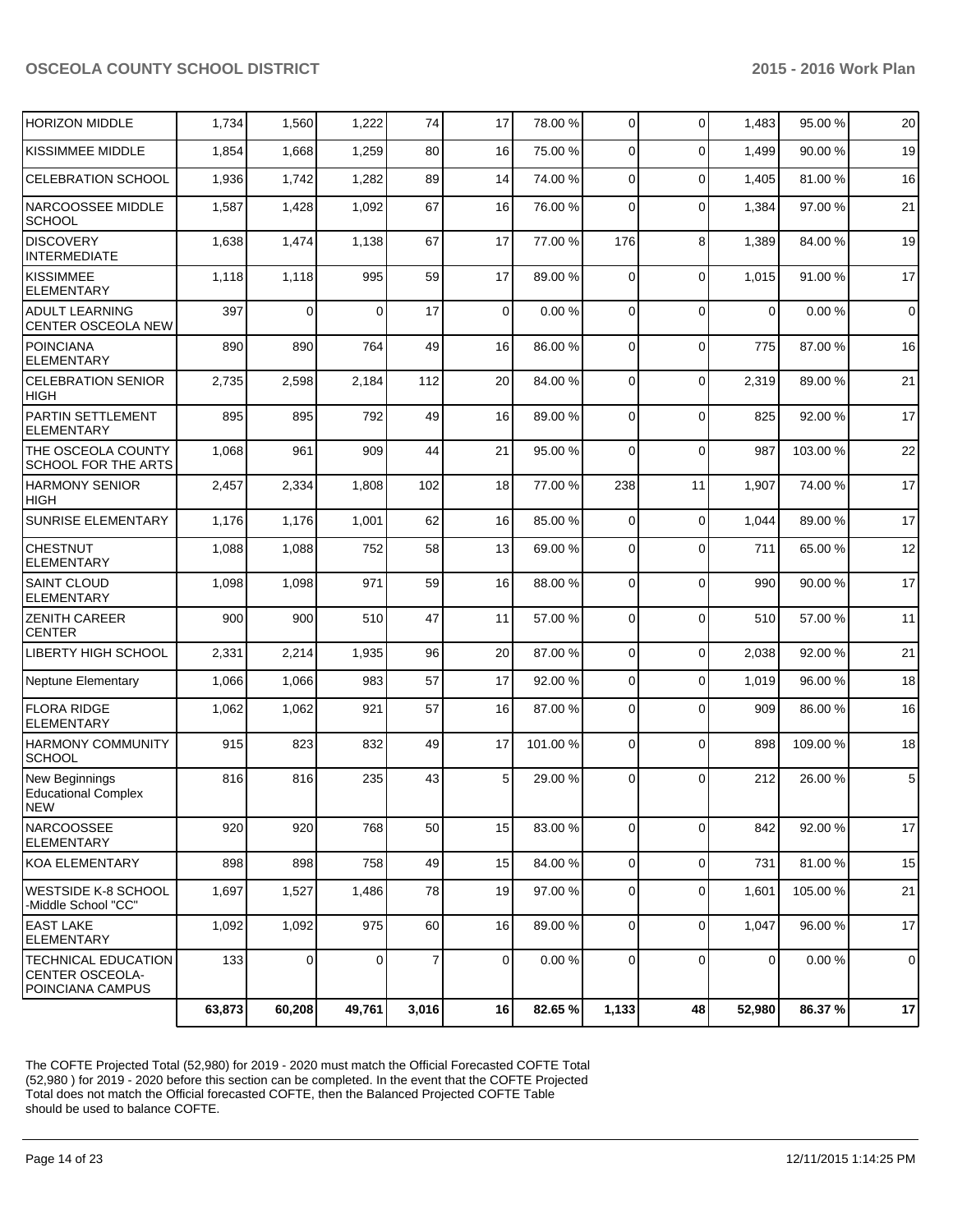| Projected COFTE for 2019 - 2020 |        |  |  |  |  |  |  |
|---------------------------------|--------|--|--|--|--|--|--|
| Elementary (PK-3)               | 15,025 |  |  |  |  |  |  |
| Middle (4-8)                    | 20,805 |  |  |  |  |  |  |
| High (9-12)                     | 17,150 |  |  |  |  |  |  |
|                                 | 52,980 |  |  |  |  |  |  |

| <b>Grade Level Type</b> | <b>Balanced Projected</b><br>COFTE for 2019 - 2020 |
|-------------------------|----------------------------------------------------|
| Elementary (PK-3)       |                                                    |
| Middle (4-8)            |                                                    |
| High (9-12)             |                                                    |
|                         | 52,980                                             |

## **Relocatable Replacement**

Number of relocatable classrooms clearly identified and scheduled for replacement in the school board adopted financially feasible 5-year district work program.

| Location                                 | $2015 - 2016$ | 2016 - 2017 | 2017 - 2018 | $2018 - 2019$ | $2019 - 2020$ | Year 5 Total |
|------------------------------------------|---------------|-------------|-------------|---------------|---------------|--------------|
| <b>Total Relocatable Replacements: I</b> |               |             |             |               |               | 0            |

## **Charter Schools Tracking**

Information regarding the use of charter schools.

| Location-Type                                                | # Relocatable<br>units or<br>permanent<br>classrooms | Owner           | <b>Year Started or</b><br><b>Scheduled</b> | Student<br><b>Stations</b> | <b>Students</b><br>Enrolled | Years in<br>Contract | <b>Total Charter</b><br><b>Students</b><br>projected for<br>2019 - 2020 |
|--------------------------------------------------------------|------------------------------------------------------|-----------------|--------------------------------------------|----------------------------|-----------------------------|----------------------|-------------------------------------------------------------------------|
| <b>New Dimensions HS</b>                                     |                                                      | 20 OTHER        | 1998                                       | 400                        | 424                         | 15                   | 400                                                                     |
| Kissimmee Charter Academy                                    |                                                      | 39 MUNICIPAL    | 2000                                       | 772                        | 775                         |                      | 790                                                                     |
| Four Corners Charter School                                  |                                                      | 49 SCHOOL BOARD | 2000                                       | 1,020                      | 545                         | 5                    | 1,020                                                                   |
| P.M. Wells Charter Academy                                   |                                                      | 29 <b>OTHER</b> | 2001                                       | 860                        | 880                         | 10                   | 860                                                                     |
| <b>UCP Child Development Center</b><br><b>Charter School</b> |                                                      | 7 OTHER         | 2001                                       | 82                         | 84                          | 15                   | 68                                                                      |
| Canoe Creek Charter Academy                                  |                                                      | 35 SCHOOL BOARD | 2002                                       | 592                        | 646                         | 10                   | 592                                                                     |
| Bellalago Charter Academy                                    |                                                      | 83 OTHER        | 2004                                       | 1,500                      | 1,289                       | 10                   | 1,500                                                                   |
| <b>Mavericks High School</b>                                 |                                                      | 4 OTHER         | 2009                                       | 168                        | 417                         | 5                    | 550                                                                     |
| Avant Garde Academy K-8                                      |                                                      | 16 LEASE RENT   | 2015                                       | 600                        | 381                         | 5                    | 600                                                                     |
| Renaissance Charter School at<br>Poinciana                   |                                                      | 52 OTHER        | 2012                                       | 1,026                      | 1,057                       | 5                    | 1,415                                                                   |
| <b>Avant Garde Academy</b>                                   |                                                      | 16 OTHER        | 2013                                       | 350                        | 628                         | 5                    | 1,313                                                                   |
| St. Cloud Preparatory                                        |                                                      | 27 OTHER        | 2014                                       | 600                        | 439                         | 5                    | 600                                                                     |
| <b>Brighton Lakes Charter School</b>                         |                                                      | 38 OTHER        | 2015                                       | 768                        | 452                         | 5                    | 768                                                                     |
| Four Corners Charter High School                             |                                                      | 28 OTHER        | 2015                                       | 700                        | 145                         | 5                    | 700                                                                     |
| Four Corners Middle School                                   |                                                      | 23 OTHER        | 2015                                       | 500                        | 545                         | 5                    | 500                                                                     |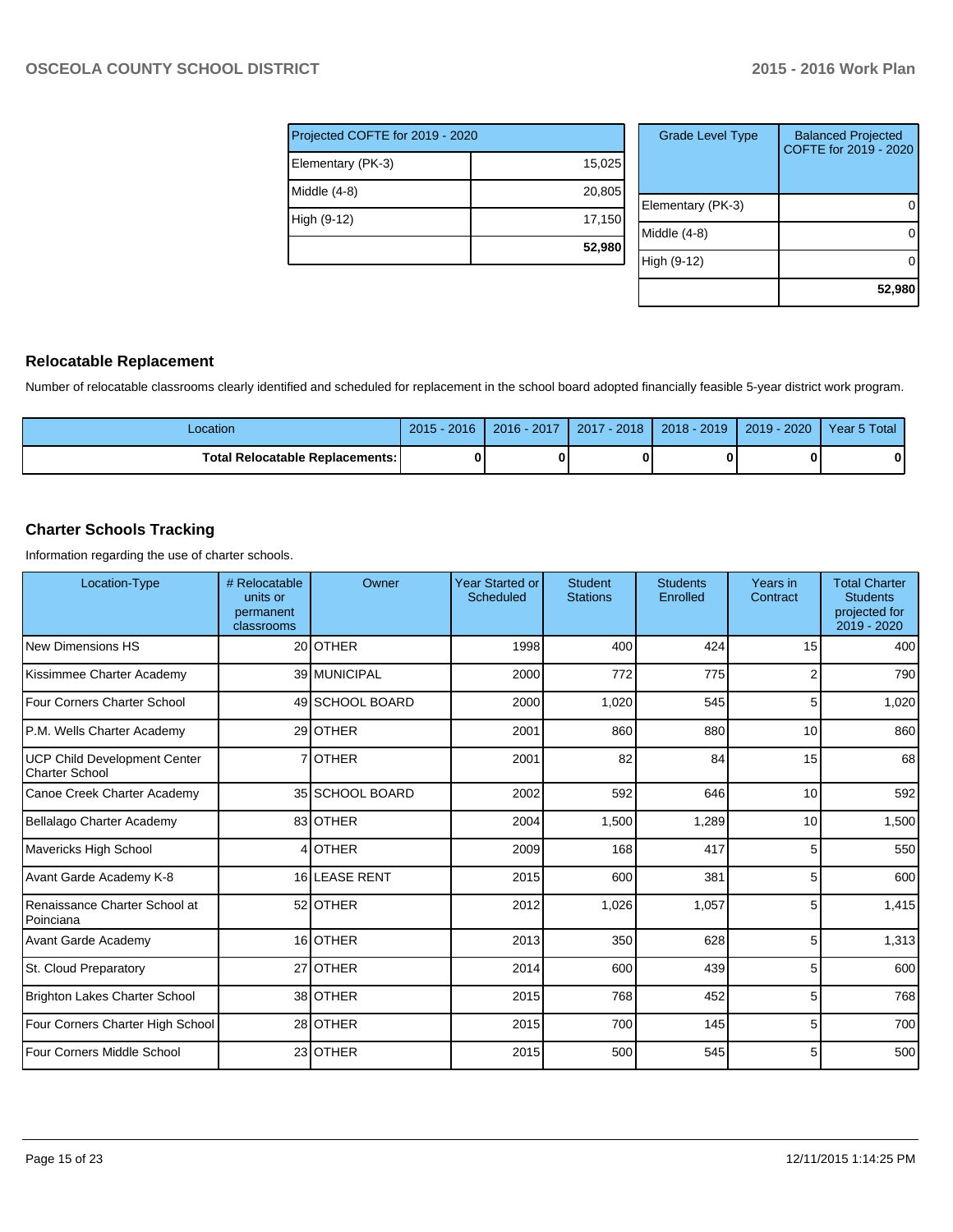| Renaissance Charter School at<br>Tapestry |     | 62 OTHER | 2015 | .418   | 862   | וכ | .415   |
|-------------------------------------------|-----|----------|------|--------|-------|----|--------|
|                                           | 528 |          |      | 11,356 | 9,569 |    | 13,091 |

## **Special Purpose Classrooms Tracking**

The number of classrooms that will be used for certain special purposes in the current year, by facility and type of classroom, that the district will, 1), not use for educational purposes, and 2), the co-teaching classrooms that are not open plan classrooms and will be used for educational purposes.

| School                          | School Type | $\parallel$ # of Elementary $\parallel$ # of Middle 4-8 $\parallel$<br><b>K-3 Classrooms</b> | <b>Classrooms</b> | $\#$ of Hiah 9-12 $\parallel$<br><b>Classrooms</b> | # of $ESE$<br><b>Classrooms</b> | # of Combo<br><b>Classrooms</b> | Total<br><b>Classrooms</b> |
|---------------------------------|-------------|----------------------------------------------------------------------------------------------|-------------------|----------------------------------------------------|---------------------------------|---------------------------------|----------------------------|
| IROSS E JEFFRIES ELEMENTARY     | Educational |                                                                                              |                   |                                                    |                                 |                                 | 23                         |
| Total Educational Classrooms: I |             |                                                                                              |                   |                                                    | 0                               | 23                              |                            |

| School                                                 | School Type | # of Elementary<br>K-3 Classrooms | # of Middle 4-8<br><b>Classrooms</b> | # of High $9-12$<br>Classrooms | # of $ESE$<br><b>Classrooms</b> | # of Combo<br><b>Classrooms</b> | Total<br><b>Classrooms</b> |
|--------------------------------------------------------|-------------|-----------------------------------|--------------------------------------|--------------------------------|---------------------------------|---------------------------------|----------------------------|
| <b>REEDY CREEK ELEMENTARY</b>                          | Co-Teaching |                                   |                                      |                                |                                 |                                 | 3                          |
| THE OSCEOLA COUNTY SCHOOL Co-Teaching<br>IFOR THE ARTS |             |                                   |                                      |                                |                                 |                                 | 5 <sub>l</sub>             |
| WESTSIDE K-8 SCHOOL -Middle<br>ISchool "CC"            | Co-Teaching |                                   |                                      |                                |                                 |                                 | 51                         |
| <b>IEAST LAKE ELEMENTARY</b>                           | Co-Teaching |                                   |                                      |                                |                                 |                                 |                            |
| <b>Total Co-Teaching Classrooms:</b>                   | 14          |                                   |                                      |                                |                                 | 20 <sub>l</sub>                 |                            |

#### **Infrastructure Tracking**

**Necessary offsite infrastructure requirements resulting from expansions or new schools. This section should include infrastructure information related to capacity project schedules and other project schedules (Section 4).**

No additional offsite infrastructure will be required from the expansion of the existing schools.

**Proposed location of planned facilities, whether those locations are consistent with the comprehensive plans of all affected local governments, and recommendations for infrastructure and other improvements to land adjacent to existing facilities. Provisions of 1013.33(12), (13) and (14) and 1013.36 must be addressed for new facilities planned within the 1st three years of the plan (Section 5).**

New high school located on District owned Parcel 72 Boggy Creek Road.

**Consistent with Comp Plan?** Yes

### **Net New Classrooms**

The number of classrooms, by grade level and type of construction, that were added during the last fiscal year.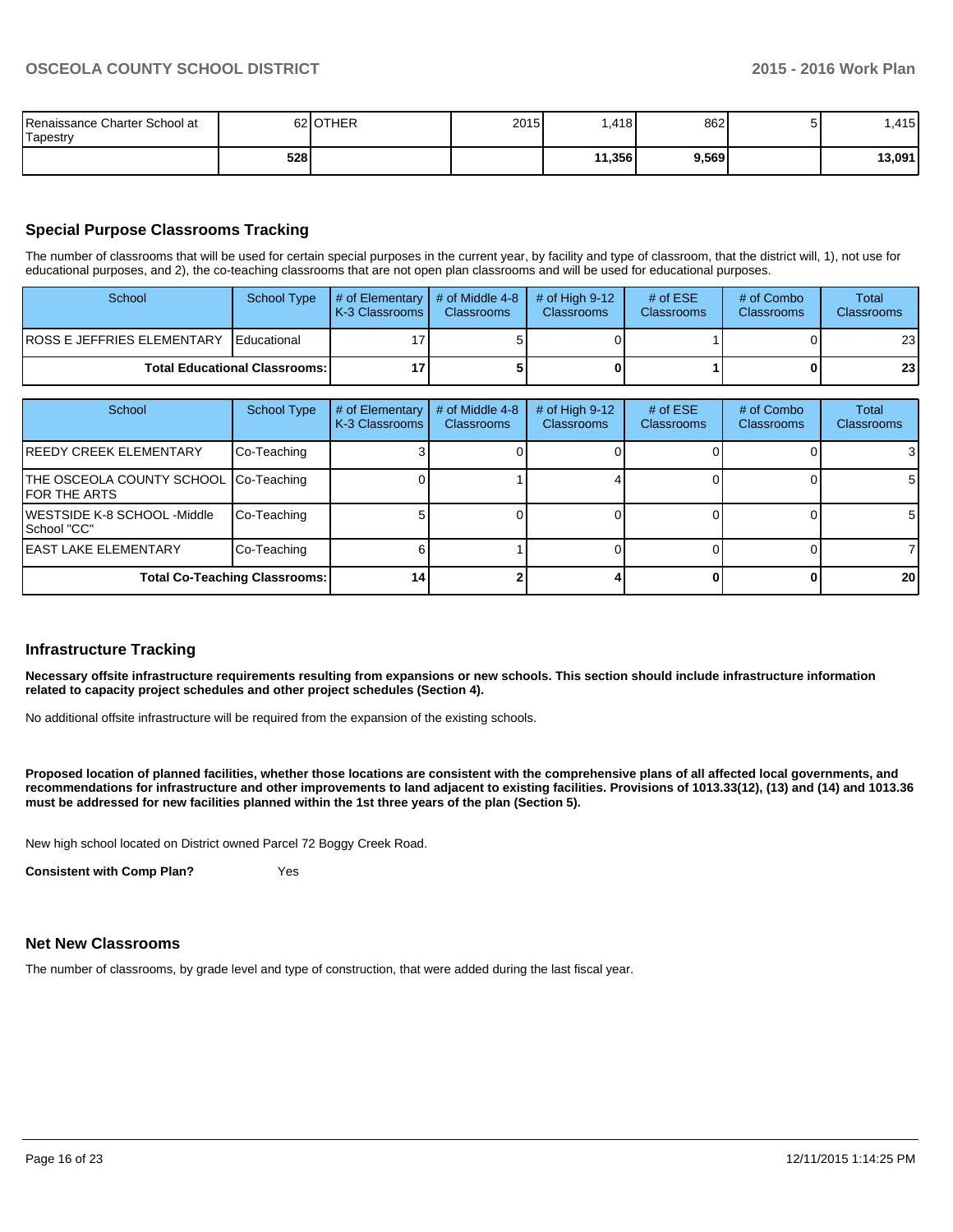| List the net new classrooms added in the 2014 - 2015 fiscal year.                                                                                       |                                                                        |                            | List the net new classrooms to be added in the 2015 - 2016 fiscal<br>Ivear. |                        |                              |                        |  |    |
|---------------------------------------------------------------------------------------------------------------------------------------------------------|------------------------------------------------------------------------|----------------------------|-----------------------------------------------------------------------------|------------------------|------------------------------|------------------------|--|----|
| "Classrooms" is defined as capacity carrying classrooms that are added to increase<br>capacity to enable the district to meet the Class Size Amendment. | Totals for fiscal year 2015 - 2016 should match totals in Section 15A. |                            |                                                                             |                        |                              |                        |  |    |
| Location                                                                                                                                                | $2014 - 2015 \#$<br>Permanent                                          | $2014 - 2015$ #<br>Modular | $2014 - 2015$ #<br>Relocatable                                              | $2014 - 2015$<br>Total | $2015 - 2016$ #<br>Permanent | $2015 - 2016$<br>Total |  |    |
| Elementary (PK-3)                                                                                                                                       |                                                                        |                            |                                                                             | 15                     |                              |                        |  |    |
| Middle $(4-8)$                                                                                                                                          | 31                                                                     |                            |                                                                             | 31                     |                              |                        |  |    |
| High (9-12)                                                                                                                                             | 28                                                                     |                            |                                                                             | 35 <sub>1</sub>        | 18                           |                        |  | 29 |
|                                                                                                                                                         | 63                                                                     |                            | 18                                                                          | 81                     | 26                           |                        |  | 39 |

## **Relocatable Student Stations**

Number of students that will be educated in relocatable units, by school, in the current year, and the projected number of students for each of the years in the workplan.

| <b>Site</b>                       | 2015 - 2016 | 2016 - 2017    | 2017 - 2018 | 2018 - 2019    | 2019 - 2020 | 5 Year Average   |
|-----------------------------------|-------------|----------------|-------------|----------------|-------------|------------------|
| SAINT CLOUD ELEMENTARY            | 36          | $\Omega$       | $\Omega$    | $\Omega$       | 0           | $\overline{7}$   |
| POINCIANA SENIOR HIGH             | $\Omega$    | $\overline{0}$ | 50          | 125            | 0           | 35               |
| <b>CYPRESS ELEMENTARY</b>         | 18          | 18             | 18          | 18             | 18          | 18               |
| İGATEWAY SENIOR HIGH              | 600         | 600            | 600         | 600            | 600         | 600              |
| MILL CREEK ELEMENTARY             | $\Omega$    | $\mathbf 0$    | $\Omega$    | $\Omega$       | 0           | $\mathbf 0$      |
| LAKEVIEW ELEMENTARY               | 72          | 72             | 72          | 72             | 72          | 72               |
| PLEASANT HILL ELEMENTARY          | 0           | 0              | $\Omega$    | 0              | 0           | $\mathbf 0$      |
| <b>PARKWAY MIDDLE</b>             | 44          | 0              | $\Omega$    | $\overline{0}$ | 0           | $\boldsymbol{9}$ |
| DEERWOOD ELEMENTARY               | $\Omega$    | $\Omega$       | $\Omega$    | $\Omega$       | $\Omega$    | $\Omega$         |
| SAINT CLOUD MIDDLE                | 0           | 0              | $\mathbf 0$ | 0              | 0           | $\mathbf 0$      |
| <b>REEDY CREEK ELEMENTARY</b>     | 22          | 102            | 174         | 264            | 336         | 180              |
| <b>INEPTUNE MIDDLE</b>            | 110         | 110            | 242         | 396            | 572         | 286              |
| VENTURA ELEMENTARY                | $\Omega$    | $\Omega$       | $\Omega$    | $\Omega$       | $\Omega$    | $\Omega$         |
| <b>BOGGY CREEK ELEMENTARY</b>     | 72          | 72             | 72          | 72             | 72          | 72               |
| <b>HICKORY TREE ELEMENTARY</b>    | $\Omega$    | $\mathbf 0$    | $\Omega$    | $\Omega$       | $\Omega$    | $\Omega$         |
| IOSCEOLA SENIOR HIGH              | 450         | 500            | 500         | 500            | 500         | 490              |
| <b>DENN JOHN MIDDLE</b>           | 132         | 0              | $\Omega$    | $\overline{0}$ | 0           | 26               |
| THACKER AVENUE ELEMENTARY         | $\Omega$    | 0              | $\Omega$    | $\Omega$       | 0           | $\mathbf 0$      |
| <b>ROSS E JEFFRIES ELEMENTARY</b> | $\Omega$    | $\Omega$       | $\Omega$    | $\Omega$       | $\Omega$    | $\Omega$         |
| ST CLOUD SENIOR HIGH              | 250         | 100            | 100         | 100            | 100         | 130              |
| IMICHIGAN AVENUE ELEMENTARY       | 36          | 36             | 36          | 36             | 36          | 36               |
| IHARMONY COMMUNITY SCHOOL         | 0           | $\Omega$       | $\Omega$    | $\Omega$       | $\Omega$    | $\Omega$         |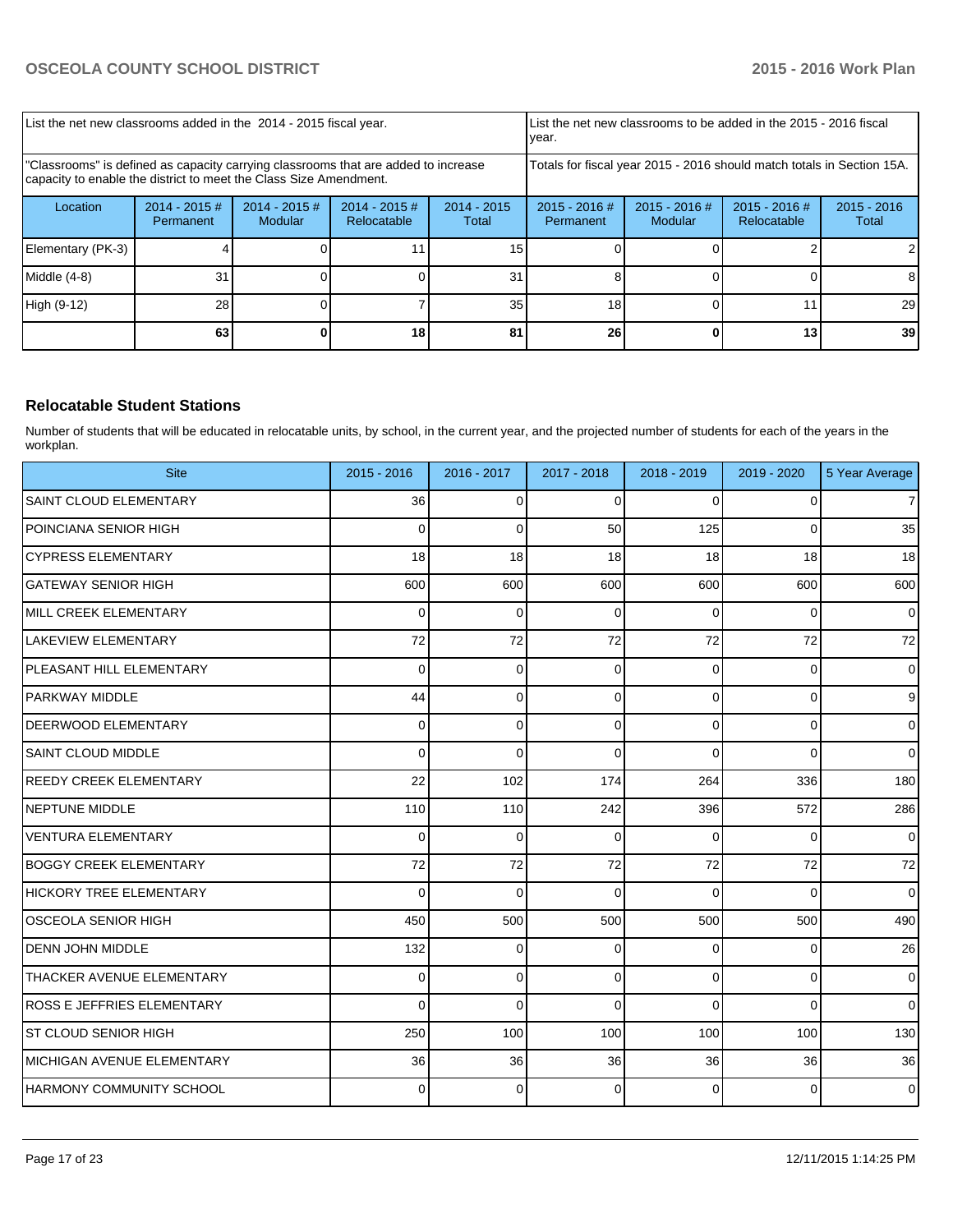| Percent in relocatables by year.                        | 8 %            | 7%       | 9%       | 10 %     | 11 %     | 9%             |
|---------------------------------------------------------|----------------|----------|----------|----------|----------|----------------|
| Total number of COFTE students projected by year.       | 50,523         | 51,232   | 51,719   | 52,195   | 52,980   | 51,730         |
| Total students in relocatables by year.                 | 4,270          | 3,687    | 4,437    | 4,976    | 5,679    | 4,610          |
| Totals for OSCEOLA COUNTY SCHOOL DISTRICT               |                |          |          |          |          |                |
| TECHNICAL EDUCATION CENTER OSCEOLA-<br>POINCIANA CAMPUS | $\overline{0}$ | 0        | 0        | 0        | 0        | $\overline{0}$ |
| <b>EAST LAKE ELEMENTARY</b>                             | 126            | 126      | 126      | 126      | 126      | 126            |
| WESTSIDE K-8 SCHOOL -Middle School "CC"                 | 364            | 452      | 562      | 738      | 892      | 602            |
| <b>KOA ELEMENTARY</b>                                   | 0              | 0        | 0        | C        | 0        | 0              |
| NARCOOSSEE ELEMENTARY                                   | 0              | 90       | 126      | 126      | 144      | 97             |
| New Beginnings Educational Complex NEW                  | 0              | 0        | 0        | C        | 0        | 0              |
| NARCOOSSEE MIDDLE SCHOOL                                | 0              | 110      | 352      | 506      | 638      | 321            |
| <b>CELEBRATION SCHOOL</b>                               | 0              | $\Omega$ | $\Omega$ | 0        | 0        | 0              |
| KISSIMMEE MIDDLE                                        | 220            | 0        | 0        | $\Omega$ | 132      | 70             |
| HORIZON MIDDLE                                          | 132            | 0        | 0        | 0        | 0        | 26             |
| TECHNICAL EDUCATION CENTER                              | 586            | 586      | 586      | 586      | 586      | 586            |
| <b>CELEBRATION SENIOR HIGH</b>                          | 100            | 100      | 100      | 100      | 100      | 100            |
| POINCIANA ELEMENTARY                                    | 0              | 0        | 0        | 0        | $\Omega$ | 0              |
| ADULT LEARNING CENTER OSCEOLA NEW                       | 0              | 0        | 0        | $\Omega$ | 0        | 0              |
| KISSIMMEE ELEMENTARY                                    | 90             | 0        | 0        | $\Omega$ | 0        | 18             |
| <b>DISCOVERY INTERMEDIATE</b>                           | 265            | 0        | 0        | $\Omega$ | 0        | 53             |
| <b>FLORA RIDGE ELEMENTARY</b>                           | 0              | 0        | 0        | 0        | 0        | 0              |
| Neptune Elementary                                      | 0              | 0        | 108      | 198      | 342      | 130            |
| <b>CHESTNUT ELEMENTARY</b>                              | 0              | 0        | 0        | 0        | $\Omega$ | 0              |
| <b>SUNRISE ELEMENTARY</b>                               | 66             | 0        | 0        | $\Omega$ | 0        | 13             |
| <b>HARMONY SENIOR HIGH</b>                              | 0              | 200      | 200      | 0        | 0        | 80             |
| THE OSCEOLA COUNTY SCHOOL FOR THE ARTS                  | 269            | 269      | 269      | 269      | 269      | 269            |
| <b>HIGHLANDS ELEMENTARY</b>                             | 66             | 0        | $\Omega$ | 0        | $\Omega$ | 13             |
| CENTRAL AVENUE ELEMENTARY                               | 0              | 0        | 0        | 0        | 0        | 0              |
| PARTIN SETTLEMENT ELEMENTARY                            | 144            | 144      | 144      | 144      | 144      | 144            |
| <b>LIBERTY HIGH SCHOOL</b>                              | 0              | $\Omega$ | 0        | 0        | 0        | 0              |
| <b>ZENITH CAREER CENTER</b>                             | 0              | 0        | 0        | $\Omega$ | 0        | 0              |

## **Leased Facilities Tracking**

Exising leased facilities and plans for the acquisition of leased facilities, including the number of classrooms and student stations, as reported in the educational plant survey, that are planned in that location at the end of the five year workplan.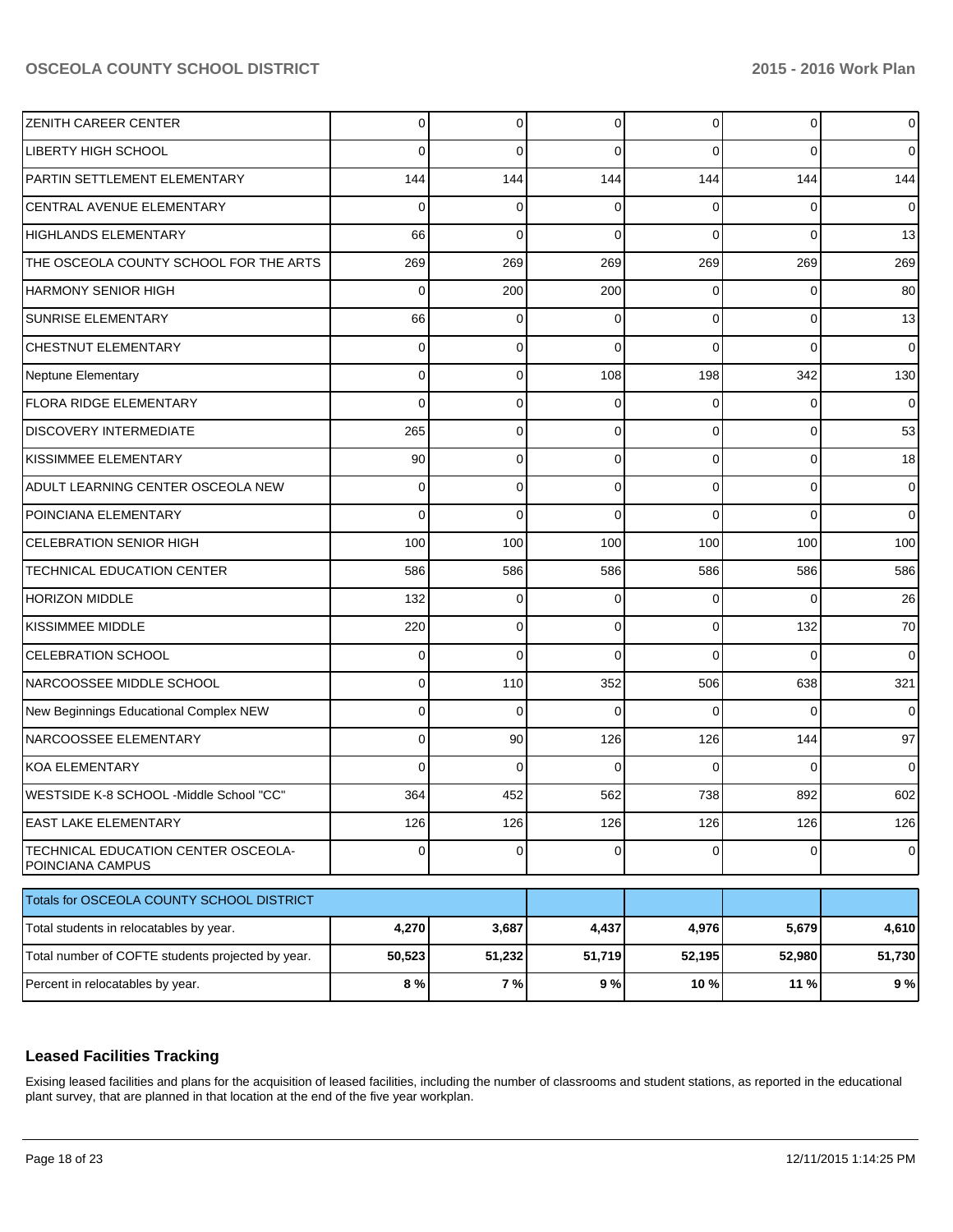| Location                                | # of Leased<br>Classrooms 2015 -<br>2016 | <b>FISH Student</b><br><b>Stations</b> | Owner                | # of Leased<br>Classrooms 2019 -<br>2020 | <b>FISH Student</b><br><b>Stations</b> |
|-----------------------------------------|------------------------------------------|----------------------------------------|----------------------|------------------------------------------|----------------------------------------|
| SAINT CLOUD ELEMENTARY                  | $\overline{2}$                           |                                        | 36 William Scotsman  | $\Omega$                                 | $\overline{0}$                         |
| TECHNICAL EDUCATION CENTER              | 16                                       |                                        | 386 William Scotsman | 16                                       | 386                                    |
| <b>HORIZON MIDDLE</b>                   | 6                                        |                                        | 132 William Scotsman | $\Omega$                                 | $\overline{0}$                         |
| NARCOOSSEE MIDDLE SCHOOL                | $\Omega$                                 |                                        | 0 Mobile Modular     | 29                                       | 638                                    |
| <b>DISCOVERY INTERMEDIATE</b>           | 13                                       |                                        | 265 William Scotsman | $\Omega$                                 | $\Omega$                               |
| THE OSCEOLA COUNTY SCHOOL FOR THE ARTS  | 7                                        |                                        | 172 Mobile Modular   | 7                                        | 172                                    |
| <b>CYPRESS ELEMENTARY</b>               | 1                                        |                                        | 18 William Scotsman  | 1                                        | 18                                     |
| PARTIN SETTLEMENT ELEMENTARY            | 8                                        |                                        | 144 William Scotsman | 8                                        | 144                                    |
| <b>OSCEOLA SENIOR HIGH</b>              | 18                                       |                                        | 450 Mobile Modular   | 20                                       | 500                                    |
| <b>DENN JOHN MIDDLE</b>                 | 5                                        |                                        | 110 William Scotsman | 0                                        | $\overline{0}$                         |
| ST CLOUD SENIOR HIGH                    | 10                                       |                                        | 250 William Scotsman | 4                                        | 100                                    |
| MICHIGAN AVENUE ELEMENTARY              | $\overline{2}$                           |                                        | 36 William Scotsman  | $\overline{2}$                           | 36                                     |
| <b>NEPTUNE MIDDLE</b>                   | 5                                        |                                        | 110 William Scotsman | 26                                       | 572                                    |
| <b>GATEWAY SENIOR HIGH</b>              | 19                                       |                                        | 475 William Scotsman | 19                                       | 475                                    |
| WESTSIDE K-8 SCHOOL -Middle School "CC" | 18                                       |                                        | 364 Mobile Modular   | 42                                       | 892                                    |
| <b>Neptune Elementary</b>               | $\mathbf 0$                              |                                        | 0 Mobile Modular     | 19                                       | 342                                    |
| KISSIMMEE ELEMENTARY                    | 5                                        |                                        | 90 Mobile Modular    | $\Omega$                                 | $\overline{0}$                         |
| <b>HIGHLANDS ELEMENTARY</b>             | 3                                        |                                        | 66 Mobile Modular    | $\mathbf 0$                              | $\overline{0}$                         |
| <b>REEDY CREEK ELEMENTARY</b>           | $\Omega$                                 |                                        | 0 Mobile Modular     | 17                                       | 314                                    |
| PLEASANT HILL ELEMENTARY                | $\mathbf 0$                              |                                        | 0 Mobile Modular     | 4                                        | 88                                     |
| <b>SUNRISE ELEMENTARY</b>               | 3                                        |                                        | 66 Mobil Modular     | $\Omega$                                 | $\mathbf{0}$                           |
| <b>EAST LAKE ELEMENTARY</b>             | $\overline{7}$                           |                                        | 126 Mobile Modular   | $\overline{7}$                           | 126                                    |
| <b>KISSIMMEE MIDDLE</b>                 | $\Omega$                                 |                                        | 0 Mobile Modular     | 6                                        | 132                                    |
| NARCOOSSEE ELEMENTARY                   | $\Omega$                                 |                                        | 0 Mobile Modular     | 8                                        | 144                                    |
|                                         | 148                                      | 3,296                                  |                      | 235                                      | 5,079                                  |

# **Failed Standard Relocatable Tracking**

Relocatable units currently reported by school, from FISH, and the number of relocatable units identified as 'Failed Standards'.

Nothing reported for this section.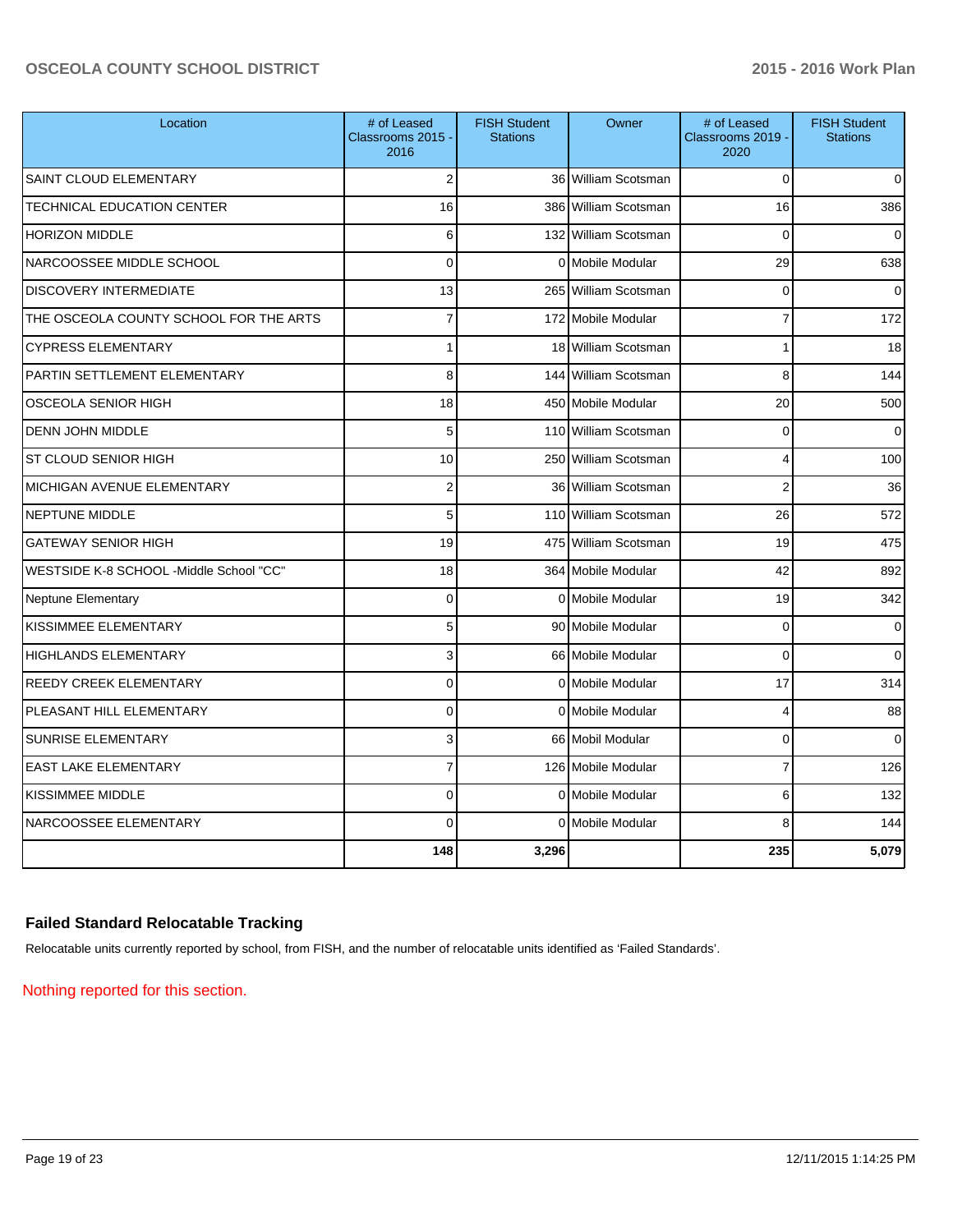# **Planning**

### **Class Size Reduction Planning**

**Plans approved by the school board that reduce the need for permanent student stations such as acceptable school capacity levels, redistricting, busing, year-round schools, charter schools, magnet schools, public-private partnerships, multitrack scheduling, grade level organization, block scheduling, or other alternatives.**

The School District is agressively pursuing public-private partnerships, such as Community Development Districts (CDD) and Educational Facilities Benefit Districts (EFBD)to partner in funding schools or academies. The School District has continued to be supportive of Charter School proposals that are aligned with the School Board policies, requirements, and guidelines for curriculum and facilities. The District uses redistricting as a means to balance students to capacity at all schools as necessary.

### **School Closure Planning**

**Plans for the closure of any school, including plans for disposition of the facility or usage of facility space, and anticipated revenues.**

The School District of Osceola County, Florida has no plans at this time for closure of any facility or disposing of real property within the next five years.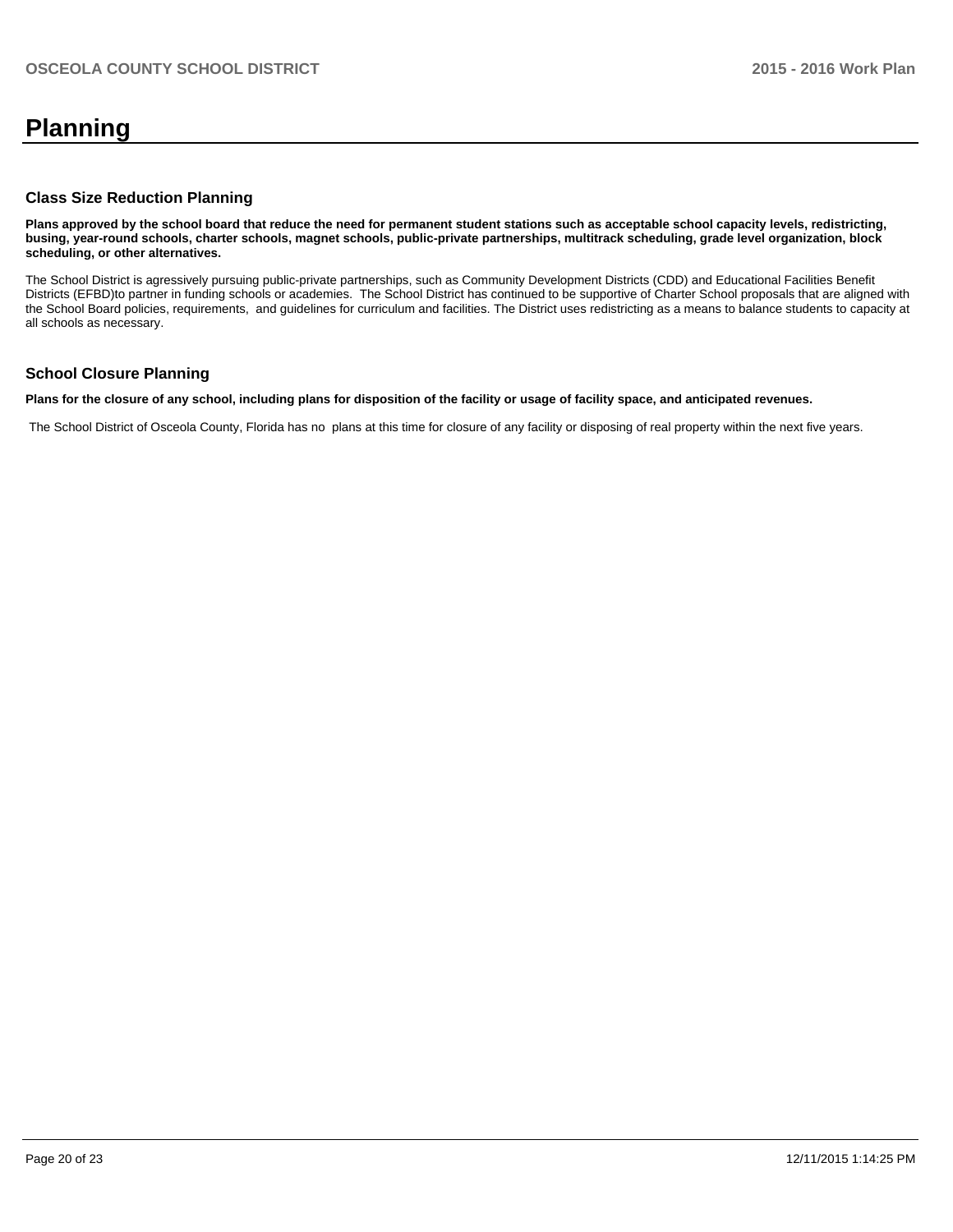# **Long Range Planning**

### **Ten-Year Maintenance**

District projects and locations regarding the projected need for major renovation, repair, and maintenance projects within the district in years 6-10 beyond the projects plans detailed in the five years covered by the work plan.

Nothing reported for this section.

### **Ten-Year Capacity**

Schedule of capital outlay projects projected to ensure the availability of satisfactory student stations for the projected student enrollment in K-12 programs for the future 5 years beyond the 5-year district facilities work program.

| Project                                                          | Location, Community, Quadrant or other<br>general location | 2019 - 2020 / 2024 - 2025<br><b>Projected Cost</b> |
|------------------------------------------------------------------|------------------------------------------------------------|----------------------------------------------------|
| Michigan Avenue Elementary Bldg. 1 Replacement                   | St. Cloud                                                  | \$16,500,000                                       |
| Reedy Creek Elementary Bldg. 01 Comprehensive<br>Renovation      | Kissimmee                                                  | \$10,569,250                                       |
| Boggy Creek Elementary Bldg. 01 Comprehensive<br>Renovation      | Kissimmee                                                  | \$5,929,600                                        |
| Hickory Tree Bldg. 01-07 Comprehensive Renovation                | St. Cloud                                                  | \$7,239,620                                        |
| Gateway High School Comprehensive Renovation                     | Kissimmee                                                  | \$18,643,985                                       |
| Lakeview Elementary Comprehensive Renovation                     | St. Cloud                                                  | \$5,294,905                                        |
| Pleasant Hill Elementary Bldg. 01-06 Comprehensive<br>Renovation | Kissimmee                                                  | \$5,994,200                                        |
| Ventura Elementary Bldg. 01-06 Comprehensive<br>Renovation       | Kissimmee                                                  | \$5,934,190                                        |
| Parkway Middle Bldg. 01-10 Comprehensive<br>Renovation           | Kissimmee                                                  | \$8,924,065                                        |
| Neptune Middle School Bldg. 01-10 Comprehensive<br>Renovation    | St. Cloud                                                  | \$8,875,870                                        |
|                                                                  |                                                            | \$93,905,685                                       |

### **Ten-Year Planned Utilization**

Schedule of planned capital outlay projects identifying the standard grade groupings, capacities, and planned utilization rates of future educational facilities of the district for both permanent and relocatable facilities.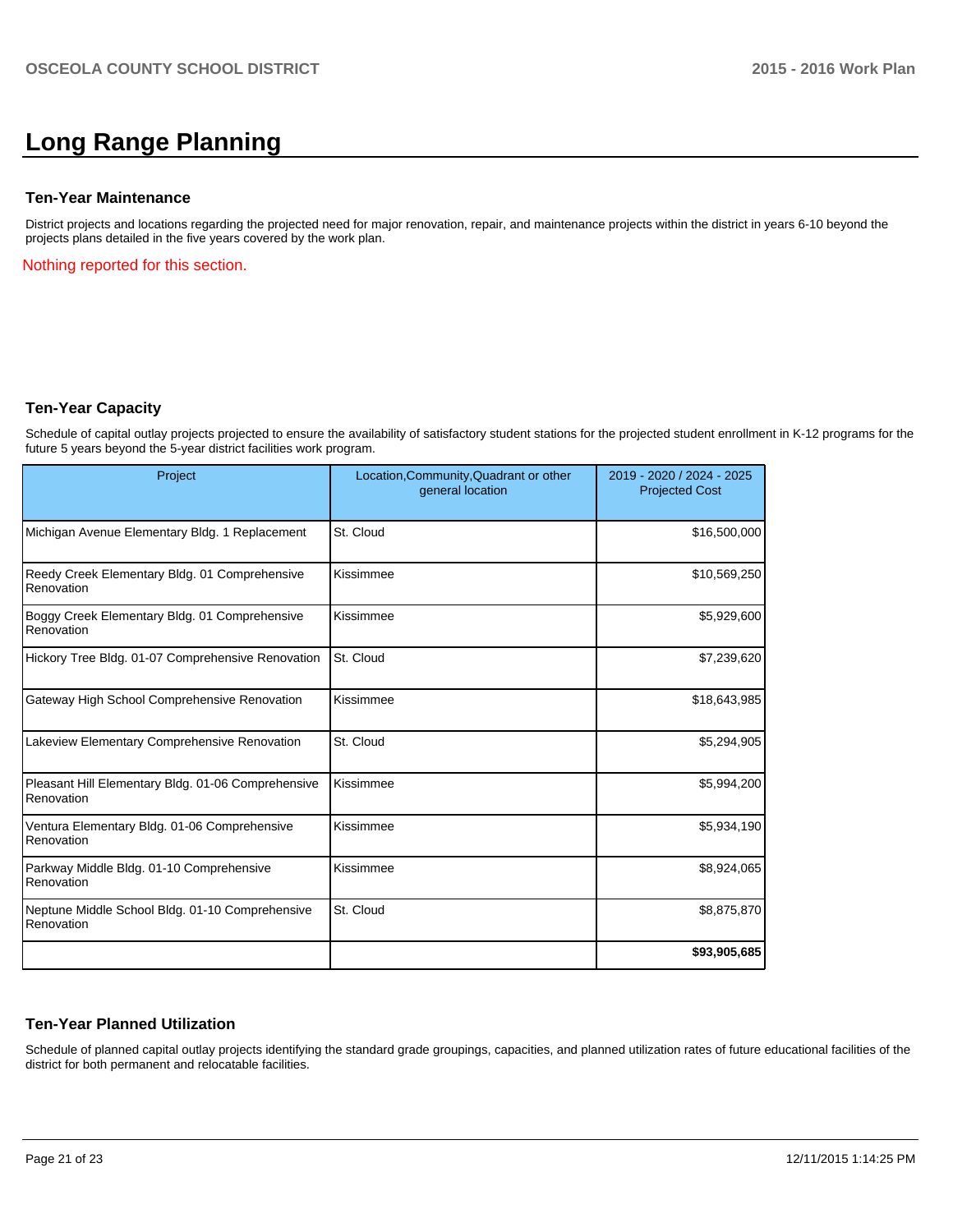| Grade Level Projections         | <b>FISH</b><br><b>Student</b><br><b>Stations</b> | <b>Actual 2014 -</b><br>2015 FISH<br>Capacity | Actual<br>$2014 -$<br>2015<br><b>COFTE</b> | Actual 2014 - 2015<br><b>Utilization</b> | Actual 2015 - 2016 / 2024 - 2025 new<br>Student Capacity to be added/removed | Projected 2024<br>2025 COFTE | Projected 2024 -<br>2025 Utilization |
|---------------------------------|--------------------------------------------------|-----------------------------------------------|--------------------------------------------|------------------------------------------|------------------------------------------------------------------------------|------------------------------|--------------------------------------|
| Elementary - District<br>Totals | 26,552                                           | 26,552                                        | 18,377.00                                  | 69.21 %                                  |                                                                              | 25,275                       | 95.19 %                              |
| Middle - District Totals        | 19.477                                           | 17,524                                        | 13,615.00                                  | 77.69 %                                  |                                                                              | 13,999                       | 79.88%                               |
| High - District Totals          | 23.699                                           | 22,510                                        | 13.577.00                                  | 60.32 %                                  |                                                                              | 16.110                       | 71.57 %                              |
| Other - ESE, etc                | 2.941                                            | 2.437                                         | 968.00                                     | 39.72 %                                  |                                                                              | 1.184                        | 48.58%                               |
|                                 | 72,669                                           | 69,023                                        | 46.537.00                                  | 67.42 %                                  |                                                                              | 56,568                       | 81.96 %                              |

**Combination schools are included with the middle schools for student stations, capacity, COFTE and utilization purposes because these facilities all have a 90% utilization factor. Use this space to explain or define the grade groupings for combination schools.**

Westside School is grades K-8 Celebration School is K-8 Osceola County School for the Arts is 6-12 New Beginnings is K-12 Harmony Community School K-8 Zenith is  $6-12$ 

#### **Ten-Year Infrastructure Planning**

**Proposed Location of Planned New, Remodeled, or New Additions to Facilities in 06 thru 10 out years (Section 28).**

Nothing reported for this section.

Plans for closure of any school, including plans for disposition of the facility or usage of facility space, and anticipated revenues in the 06 thru 10 out **years (Section 29).**

Nothing reported for this section.

#### **Twenty-Year Maintenance**

District projects and locations regarding the projected need for major renovation, repair, and maintenance projects within the district in years 11-20 beyond the projects plans detailed in the five years covered by the work plan.

Nothing reported for this section.

### **Twenty-Year Capacity**

Schedule of capital outlay projects projected to ensure the availability of satisfactory student stations for the projected student enrollment in K-12 programs for the future 11-20 years beyond the 5-year district facilities work program.